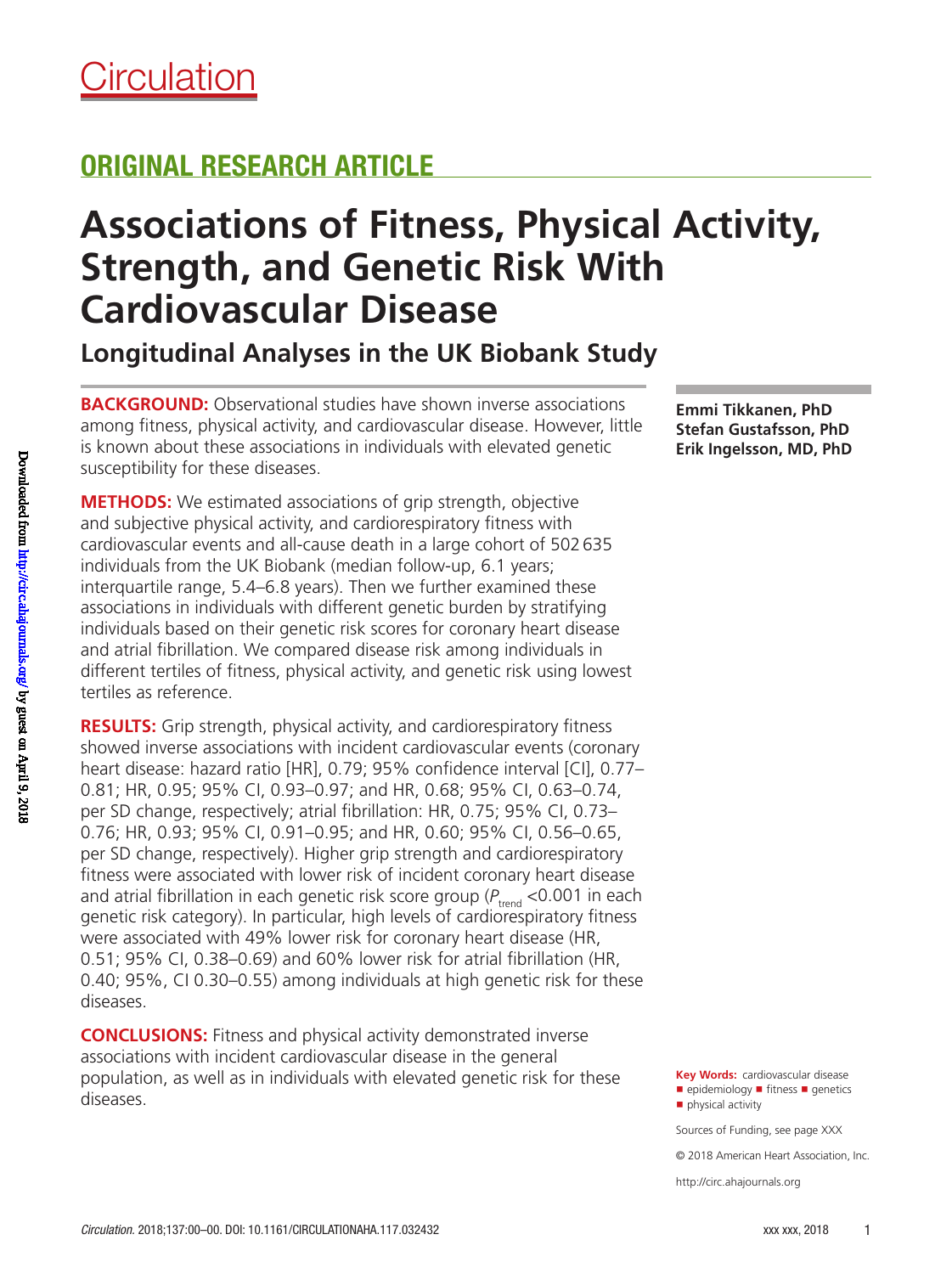# **Clinical Perspective**

# **What Is New?**

- In this study of ≈500000 individuals from the UK Biobank, we report and compare the associations of objective and subjective measures of fitness and physical activity with prospective cardiovascular disease events and all-cause death.
- We found consistent and robust inverse associations, particularly between objective measures of fitness and physical activity, and 6 cardiovascular outcomes and total mortality.
- Using genetic risk scores for coronary heart disease and atrial fibrillation, we show that these inverse associations were present in each genetic risk category, suggesting that elevated genetic risk for these diseases can be compensated for by exercise.

# **What Are the Clinical Implications?**

- Little is known about the risk-modifying effects of exercise in individuals with increased genetic risk of cardiovascular disease.
- Our results demonstrating the risk-decreasing associations of exercise across genetic risk strata have important public health impact; the knowledge that lifestyle choices have substantial effects on disease risk could encourage individuals to initiate a healthier lifestyle to reduce their overall risk.
- In the longer term, identifying subgroups based on genetic risk that benefit most from lifestyle interventions could help personalize prevention strategies of chronic diseases.
- Furthermore, personalized prevention and treatment strategies could help motivate individuals more efficiently compared with general guidelines.

ardiovascular disease (CVD) is a major public<br>
health issue and societal burden worldwide. Ex-<br>
ercise has been highlighted as a cost-effective<br>
stratogy for CVD provention: it improves cardiorespihealth issue and societal burden worldwide. Exstrategy for CVD prevention; it improves cardiorespiratory fitness (CRF) and muscular strength, which are both shown to be inversely associated with future CVD events in population-based studies.<sup>1,2</sup> However, fitness and physical activity are hard to measure accurately and consistently on a large scale; thus, observational analyses prospectively relating fitness and physical activity with new-onset CVD among healthy individuals have typically been limited to smaller study samples and selfreported measures. Moreover, the extent to which the genetic risk for CVD can be compensated with exercise is not known.

In this article, we analyzed objective and subjective measures of fitness and physical activity together with information of CVD risk factors and genomics in relation to prospective CVD disease events and all-cause death in 502635 individuals from the UK Biobank. We

had 2 aims: (1) evaluate associations of fitness and physical activity with incident cardiovascular disease and all-cause death, and (2) assess whether these associations are modified by genetic risk.

# **METHODS**

# **Study Sample**

From 2006 to 2010, >500000 individuals 40 to 69 years of age were enrolled in the UK Biobank, a longitudinal cohort study based in the United Kingdom. Participants have undergone a range of physical measurements, detailed assessments about health-related factors, and sampling of blood, urine, and saliva. The participants have also agreed to have their future health, including disease events, monitored. In our study, we utilized the data collected at the UK Biobank assessment centers at baseline, combined with information on incident disease events from the hospital and death registry. After excluding individuals who had withdrawn consent at the time of the study and prevalent CVD events (N=19933), 482702 individuals remained in our study sample for observational analyses of CVD. In addition, 2524 individuals reported too high or low reported values for physical activity variables according to data cleaning rules of International Physical Activity Questionnaire (IPAQ),<sup>3</sup> and these were removed in analyses involving physical activity data. For analyses of CRF, we utilized a subset of 66438 individuals free from CVD at the baseline who underwent a submaximal exercise test on a treadmill. In addition, we also analyzed a subset of 103702 individuals with objectively measured physical activity with a wrist-worn accelerometer. To evaluate the gene-environment interaction effects of fitness and physical activity on disease incidence, we used 468095 individuals with genome-wide genetic data available (19311 prevalent CVD cases removed). The UK Biobank study was approved by the North West Multi-Center Research Ethics Committee, and all participants provided written informed consent to participate in the UK Biobank study. The study protocol is available online.4 The data reported in this article are available via application to the UK Biobank to other researchers for purposes of reproducing the results or replicating the procedure.

# **Baseline Data**

In this study, the exposures of interest were different measures of fitness and physical activity (grip strength, total physical activity, and CRF). Grip strength was measured in a sitting position using a Jamar J00105 hydraulic hand dynamometer. The participants were asked to squeeze the device as hard as they could for 3 seconds, and the maximum value reached during that time was recorded. Both hands were measured in turn (UK Biobank field ID 46 for left hand and 47 for right hand). In line with prior studies,<sup>5,6</sup> to adjust for confounding of strength by body mass, we calculated relative grip strength as an average of measurements of right and left hand divided by weight (ID 21002). Physical activity was assessed with a short form IPAQ questionnaire, $3$  which includes 6 questions of frequency (IDs 864, 884, and 904) and duration (IDs 874, 894, and 914) of walking, moderate-intensity exercise, and vigorous exercise. The answer "Unable to walk" in 864 was

ORIGINAL RESEARCH ORIGINAL RESEARCH<br>Article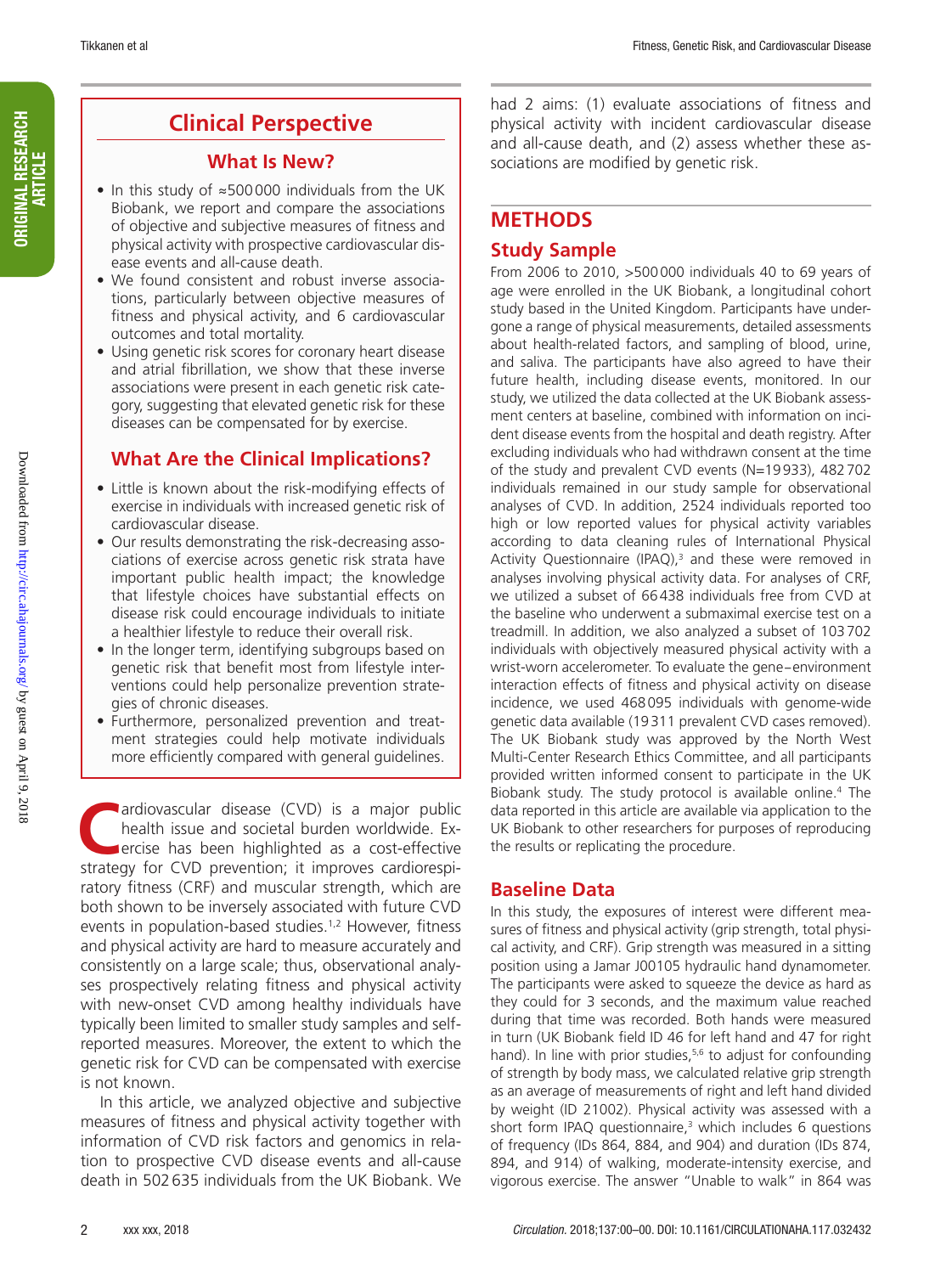recoded to 0, and "Prefer not to answer" and "Do not know" in all 6 variables were set missing. Objective assessment of physical activity was measured for a 7-day period using an Axivity AX3 wrist-worn triaxial accelerometer. The nonwear time was detected and imputed by the expert working group, and total physical activity was calculated by averaging all worn and imputed values.7 CRF was assessed with net oxygen consumption, calculated from individuals' body weight and maximum workload (ID 6032) during the cycle ergometry on a stationary bike (eBike, Firmware v1.7) using the equation net oxygen consumption=7+10.8(workload)/weight.8

In addition, we used information of potential confounders, specifically age (field ID 21022), sex (ID 31), region of the UK biobank assessment center (ID 54; recoded to three groups: United Kingdom, Scotland, and Wales), ethnicity (ID 21000; recoded to 4 groups: white, black, Asian, and mixed), Townsend index reflecting socioeconomic status (ID 189), smoking status (ID 20116; current, former, and never), body mass index (ID 21001), diabetes mellitus (ID 2443), lipid medication (ID 20003; including simvastatin, pravastatin, fluvastatin, atorvastatin, rosuvastatin, ezetimibe, nicotinic acid product, or fenofibrate), systolic blood pressure (ID 4080, but if missing ID 93), and height (ID 50) as covariates in our models. The details of these measurements can be found in the study protocol.<sup>4</sup>

# **Outcomes and Follow-Up**

The disease outcomes were defined as primary or secondary events using inpatient hospital and death registry data linked to the UK Biobank. Coronary heart disease (CHD) was defined as International Classification of Diseases (ICD) 9th edition (ICD-9) codes 410 to 411, edition 10 codes I20.0, I21, and I22, and surgical codes for percutaneous transluminal coronary angioplasty and coronary artery bypass graft (codes K40-K46, K49-K50, and K75). Stroke was defined as ischemic (ICD-9: 433–434; ICD-10: I63) or hemorrhagic stroke (ICD-9: 430–432; ICD-10: I60–I62). Heart failure was defined as ICD-9 code 428 and ICD-10 code I50. Atrial fibrillation (AF) was defined as ICD-9 code 427.3, ICD-10 code I48, and surgical codes K50.1 and K62.2–K62.4. The hospital registry-based follow-up ended on March 31, 2015, in England; August 31, 2014, in Scotland; and February 28, 2015, in Wales. Individuals were censored on these dates, the time of event in question, or the time of death, whichever occurred first. Death because of CVD was defined using the same ICD-10 codes for different end points from the death registry. Death registry included all deaths that occurred before January 31, 2016, in England and Wales and before November 30, 2015, in Scotland.

# **Statistical Analysis**

Missing values of the baseline data were imputed with multivariate imputation by chained equation by using predictive mean matching.<sup>9</sup> By using all variables of the final analysis model (frequency and duration of exercise, grip strength, body mass index, smoking, lipid medication, systolic blood pressure, diabetes mellitus, height, and Townsend index), the Nelson–Aalen estimate of cumulative hazard, and the event indicator as the input, we selected predictors for each variable

with missing values by using quickpred function from mice package in R. This function computes predictor matrix for each variable based on (1) correlations between observed values of the variable of interest and other variables, and (2) correlations between an indicator of missingness of the variable of interest and other variables. We performed 5 repetitions of imputations. The imputed values were compared with the observed values to evaluate the performance of the imputation. We then performed data quality control for frequency and duration variables and calculated total physical activity (IPAQ-PA) as MET hours per week according to the IPAQ scoring protocol.<sup>3</sup> We did not perform imputation for the CRF and acceleration variables.

Associations among measures of fitness, physical activity, and CVD events were analyzed using Cox proportional hazards models. The distributions of subjective (IPAQ) and objective (accelerometer) measures of physical activity were skewed, whereas the distributions of grip strength and CRF were approximately normal (Figure I in the online-only Data Supplement). Thus, to facilitate comparison between effect sizes of different measures, physical activity measures were first rank transformed, and then all measures were scaled to standard normal distribution. Analyses were conducted separately for CHD, AF, ischemic and hemorrhagic stroke, and heart failure, as well as for composite CVD events. In secondary analyses, we also analyzed associations with all-cause death. Accelerometer data were used for all-cause death analysis only because of short follow-up (data were collected from May 2013 to December 2015). For each end point, we ran 3 sets of multivariable-adjusted models: (1) adjusting for age, sex, and region of the UK Biobank assessment center; (2) additional adjustment for possible confounders,<sup>2</sup> including ethnicity, body mass index, smoking, lipid medication, systolic blood pressure, diabetes mellitus, height, and Townsend index; and (3) adjusting for IPAQ-PA or grip strength in addition to those in (2). Proportional hazards assumption was assessed using Schoenfeld's test, and when not fulfilled (*P*≤0.001), we added interaction terms with time for those covariates for which proportional hazards assumption was not met. In addition, we stratified all models by region to allow different baseline hazard function for each stratum. All analyses were conducted separately for 5 imputed datasets, and results were pooled with Rubin's rule.<sup>9</sup>

Next, we evaluated the risk-modifying associations of fitness and physical activity in individuals with different genetic risk load for CHD and AF. First, we calculated a genetic risk score (GRS) for CHD and AF representing joint effects of individual and independent genetic markers. The genetic markers were selected from the largest (external from the UK Biobank) published genome-wide association study for  $CHD<sup>10</sup>$  and AF,<sup>11</sup> and the GRS was calculated as the weighted sum of the risk alleles by using effect sizes from the reference genome-wide association study<sup>10,11</sup> as weights (Tables I and II in the online-only Data Supplement). The GRS was then divided into tertiles to stratify individuals into high, intermediate, and low genetic risk categories. Similarly, we stratified grip strength, IPAQ-PA, and CRF into tertiles to compare hazard ratios for subjects in different groups. Individuals at the lowest GRS and grip strength, IPAQ-PA, and CRF tertile were used as the reference group in each model. In addition, we conducted a subgroup analysis by estimating the hazard ratios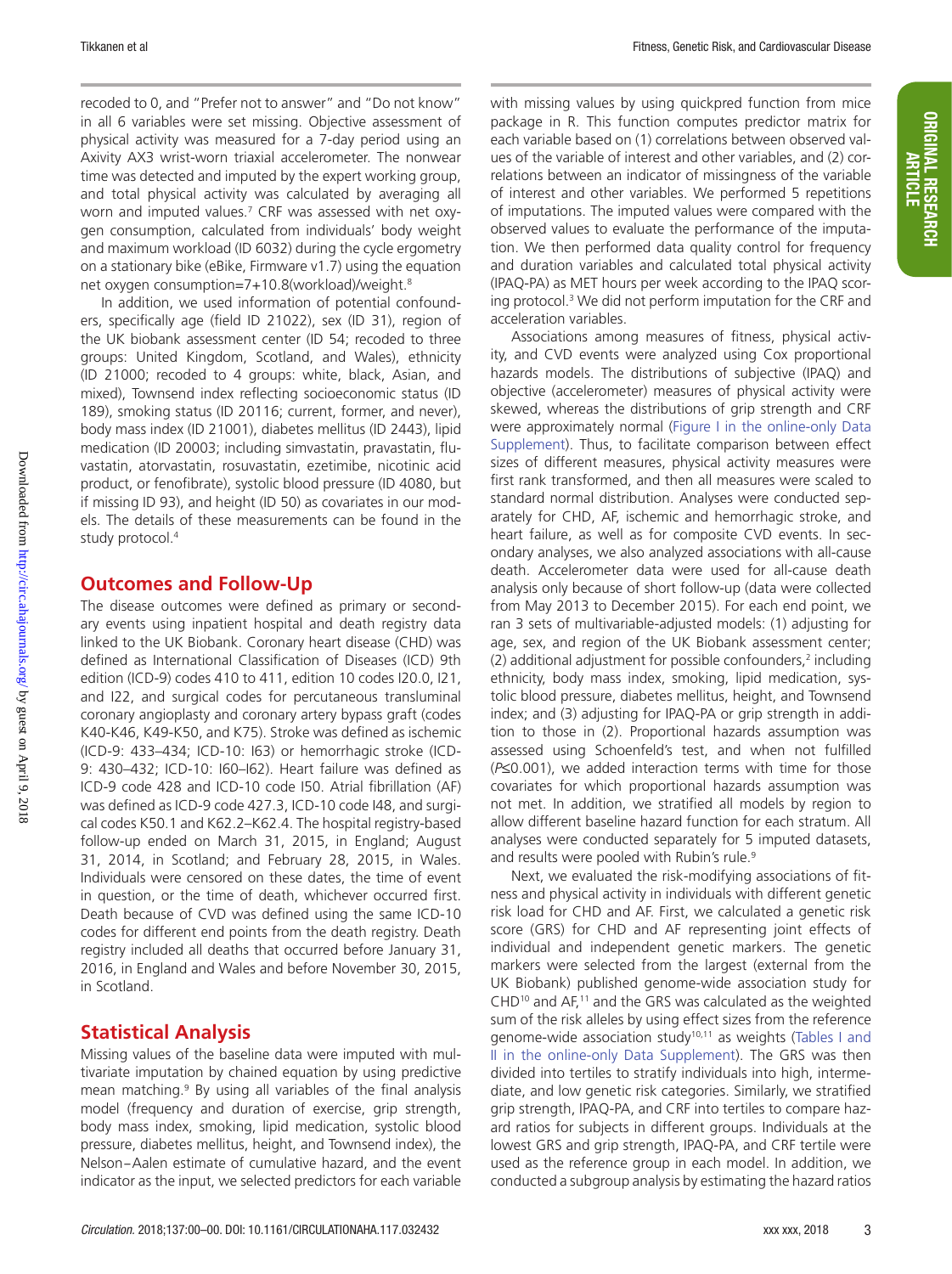(HRs) in each genetic risk group separately. Furthermore, to evaluate whether there was an interaction between exercise traits and genetic risk of CHD, we added interaction terms among the measures of fitness, physical activity, and GRS. The models were adjusted for age, sex, ethnicity, genotype array, and 10 principal components and stratified by region of the UK Biobank assessment center.

# **RESULTS**

The study characteristics are shown in Table 1. Mean age at baseline was 56.5 years (SD, 8.1 years), and 54% of subjects were females. During follow-up (median 6.1 years; interquartile range, 5.4–6.8 years; 2899342 person-years at risk), 20914 incident CVD cases occurred in participants free from the disease at baseline (8518 CHD, 9836 AF, 2222 ischemic stroke, 1116 hemorrhagic stroke, and 3298 heart failure events).

# **Observational Analyses**

The results from observational analyses are shown in Tables 2 and 3. We found inverse associations between

**Table 1. Baseline Characteristics of the UK Biobank (N=502635)**

| Variable                                   | Value         |
|--------------------------------------------|---------------|
| Sex                                        |               |
| Female                                     | 273465 (54)   |
| Male                                       | 229 173 (46)  |
| Baseline age, y                            | 56.5(8.1)     |
| Ethnicity*                                 |               |
| White                                      | 475378 (94.6) |
| <b>Black</b>                               | 8152 (1.6)    |
| Asian                                      | 11534(2.3)    |
| Mixed                                      | 7574 (1.5)    |
| Smoking status*                            |               |
| Never                                      | 275221 (54.8) |
| Previous                                   | 174129 (34.6) |
| Current                                    | 53288 (10.6)  |
| Body mass index*, kg/m <sup>2</sup>        | 27.4(4.8)     |
| Blood pressure*, mm Hg                     |               |
| Systolic                                   | 139.8 (19.7)  |
| <b>Diastolic</b>                           | 82.3 (10.7)   |
| Diabetes mellitus*                         | 26587 (5.3)   |
| Lipid medication                           | 82 369 (16.4) |
| Cardiovascular disease at baseline         | 19933 (4.0)   |
| Grip strength*, kg                         | 0.40(0.13)    |
| Physical activity*, MET hours/week         | 43.8 (43.7)   |
| Cardiorespiratory fitness, 7+10.8 watts/kg | 18.5(3.3)     |

Data are mean (SD) or n (%).

\*Missing values of the variable were imputed with predictive mean matching.

grip strength and all outcomes (HR between 0.59 for heart failure and 0.90 for hemorrhagic stroke) in our age-, sex-, and region-adjusted models. The associations were slightly attenuated when adjusting for confounding factors but still highly significant. Grip strength was also associated with these end points after adjusting for IPAQ-PA.

Higher levels of IPAQ-PA were associated with lower risk of CVD events and all-cause death, but the associations were more modest than for grip strength (Tables 2-4). Associations with the composite CVD outcome, heart failure, and all-cause death remained significant after adjusting for confounding factors and grip strength. Physical activity assessed with a wristworn accelerometer had the strongest inverse association with all-cause death when compared with all other measures (HR, 0.52; 95% confidence interval [CI], 0.46–0.58; Table 4). The HR for the subjective measure of physical activity, IPAQ-PA, was notably more modest than that of the objective measurement (HR, 0.83; 95% CI, 0.82–0.84; Table 4) than the association of physical activity objectively measured by accelerometer. The correlation of these 2 measures was modest (*R*=0.20), indicating substantial measurement inaccuracy in selfreported physical activity.

In a subgroup analysis including 66438 individuals who underwent a submaximal fitness test, CRF was inversely associated with all CVD events, except hemorrhagic stroke (no. of events=91). The strongest associations were observed for heart failure (HR, 0.56; 95% CI, 0.49–0.65) and AF (HR, 0.60; 95% CI, 0.56–0.65).

There were some evidence of nonlinear associations of fitness and physical activity on CVD events (Figures II through IV in the online-only Data Supplement) and allcause death (Figure V in the online-only Data Supplement). In particular, the association of IPAQ-PA was U-shaped for CHD, AF, and CVD (P<sub>nonlinearity</sub> <0.0001). However, objectively measured physical activity by accelerometry did not show a similar U-shaped association with mortality (Figure V in the online-only Data Supplement).

# **Interactions Among Fitness, Physical Activity, Strength, and Genetic Determinants of CVD**

Overall, individuals in the highest tertiles of the CHD and AF GRSs showed increased risk for incident CHD and AF when compared with those in the lowest tertile (HR, 1.77; 95% CI, 1.67–1.87; HR, 1.95; 95% CI, 1.86–2.06, respectively). Further adjustment for traditional CVD risk factors (body mass index, smoking, lipid medication, systolic blood pressure, and diabetes mellitus), grip strength, and physical activity did not change the results notably (Table 5). To compare the HRs for those at extreme ends of the GRS distributions, we divided the CHD and AF GRSs into 20

Downloaded from http://circ.ahajournals.org/ by guest on April 9, 2018 Downloaded from <http://circ.ahajournals.org/> by guest on April 9, 2018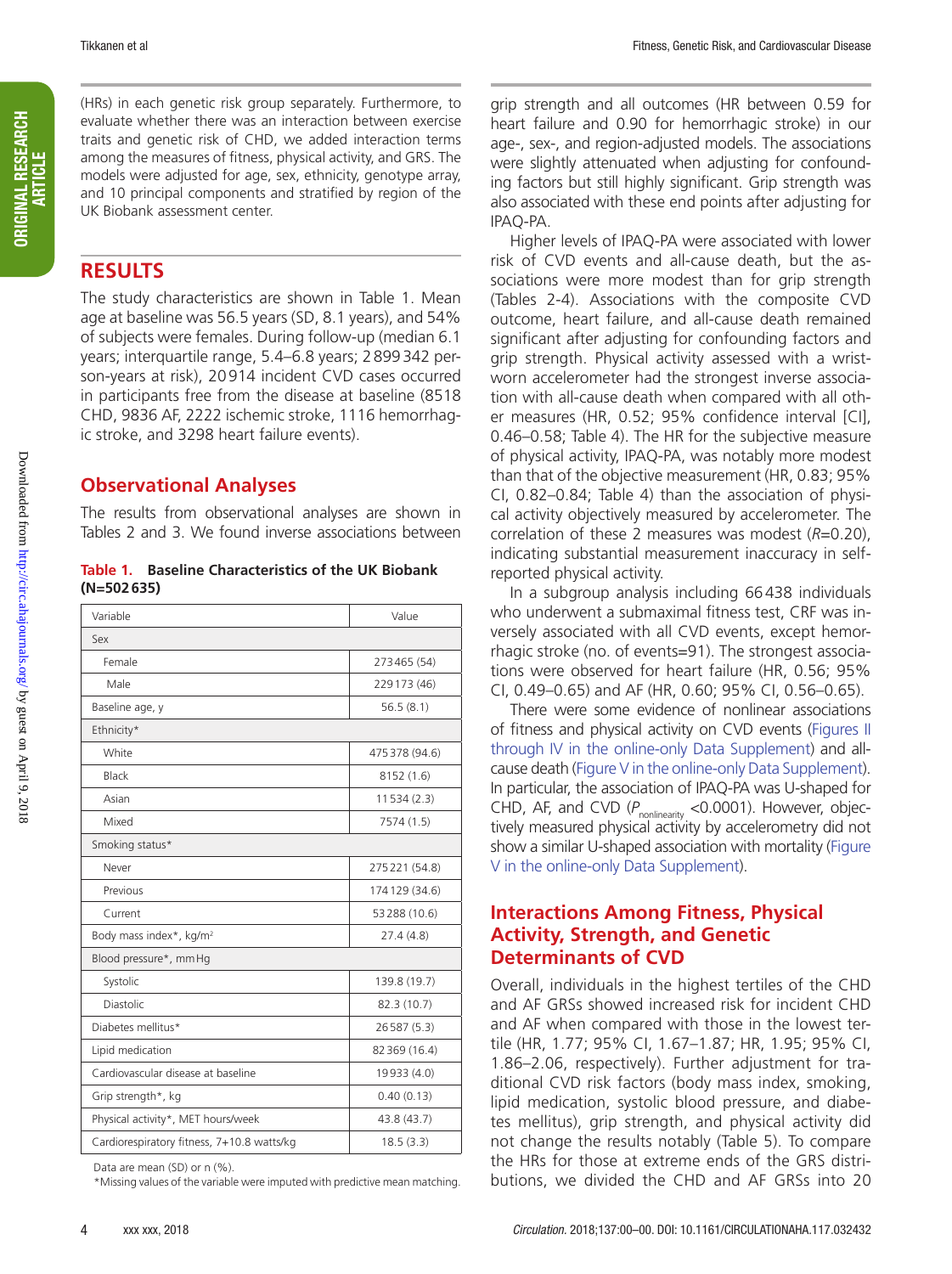ORIGINAL RESEARCH ARTICLE

|                   |              | <b>Coronary Heart Disease</b> |                     | <b>Atrial Fibrillation</b> |                         | <b>Cardiovascular Disease</b> |         |                         |                     |         |
|-------------------|--------------|-------------------------------|---------------------|----------------------------|-------------------------|-------------------------------|---------|-------------------------|---------------------|---------|
| <b>Variable</b>   | <b>Model</b> | No. of<br><b>Events</b>       | <b>HR (95% CI)</b>  | P Value                    | No. of<br><b>Events</b> | <b>HR (95% CI)</b>            | P Value | No. of<br><b>Events</b> | <b>HR (95% CI)</b>  | P Value |
| Grip strength     |              | 8518                          | $0.79(0.77 - 0.81)$ | < 0.001                    | 9836                    | $0.75(0.73 - 0.76)$           | < 0.001 | 20914                   | $0.76(0.75 - 0.77)$ | < 0.001 |
|                   | 2            | 8518                          | $0.88(0.85 - 0.90)$ | < 0.001                    | 9836                    | $0.88(0.85 - 0.90)$           | < 0.001 | 20914                   | $0.87(0.85 - 0.89)$ | < 0.001 |
|                   | 3            | 8475                          | $0.88(0.85 - 0.91)$ | < 0.001                    | 9780                    | $0.88(0.85 - 0.90)$           | < 0.001 | 20799                   | $0.87(0.85 - 0.89)$ | < 0.001 |
| <b>IPAO-PA</b>    |              | 8475                          | $0.95(0.93 - 0.97)$ | < 0.001                    | 9780                    | $0.93(0.91 - 0.95)$           | < 0.001 | 20799                   | $0.93(0.92 - 0.94)$ | < 0.001 |
|                   | 2            | 8475                          | $0.98(0.96 - 1.00)$ | 0.045                      | 9780                    | $0.99(0.97 - 1.01)$           | 0.196   | 20799                   | $0.97(0.95 - 0.98)$ | < 0.001 |
|                   | 3            | 8475                          | $0.99(0.97 - 1.01)$ | 0.197                      | 9780                    | $0.99(0.97 - 1.01)$           | 0.554   | 20799                   | $0.98(0.96 - 0.99)$ | < 0.001 |
| Cardiorespiratory |              | 749                           | $0.68(0.63 - 0.74)$ | < 0.001                    | 904                     | $0.60(0.56 - 0.65)$           | < 0.001 | 1855                    | $0.65(0.62 - 0.69)$ | < 0.001 |
| fitness           | 2            | 749                           | $0.75(0.67 - 0.83)$ | < 0.001                    | 904                     | $0.61(0.55 - 0.67)$           | < 0.001 | 1855                    | $0.68(0.63 - 0.72)$ | < 0.001 |
|                   | 3            | 746                           | $0.75(0.68 - 0.84)$ | < 0.001                    | 902                     | $0.61(0.55 - 0.67)$           | < 0.001 | 1850                    | $0.68(0.64 - 0.73)$ | < 0.001 |

#### **Table 2. Incidence and Hazard Ratios for Coronary Heart Disease, Atrial Fibrillation and Combined Cardiovascular Disease, by Measures of Fitness and Physical Activity**

CI indicates confidence interval; HR, hazard ratio; and IPAQ-PA, physical activity assessed by the International Physical Activity Questionnaire. Associations are reported per SD units of fitness and physical activity traits. Model adjustments: 1. Age, sex, and region; 2. Age, sex, region, diabetes mellitus, smoking, systolic blood pressure, body mass index, lipid medication, height, ethnicity, and Townsend index; 3. Age, sex, region, diabetes mellitus, smoking, systolic blood pressure, body mass index, lipid medication, height, ethnicity, Townsend index, IPAQ-PA (grip strength analyses), or grip strength (IPAQ-PA analyses). Analyses of cardiorespiratory fitness were adjusted for both IPAQ-PA and grip strength.

groups. Those at the highest 5% of the GRS distributions had 2.7- and 3.4-fold increased risk for CHD and AF, respectively, when compared with those at the lowest 5% (95% CI, 2.38–3.17 and 2.97–3.93, respectively; Table 5).

Grip strength and CRF demonstrated inverse associations with incident CHD and AF in each GRS group (P<sub>trend</sub> <0.001 in each GRS group; Figures 1 and 2). High CRF was associated with 49% lower risk for CHD (HR, 0.51; 95% CI, 0.38–0.69) and 60% lower risk for AF (HR, 0.40; 95% CI, 0.30–0.55, compared with those at low CRF group) among individuals at the highest tertiles of CHD and AF GRSs (Tables III and IV in the onlineonly Data Supplement). Similarly, high grip strength was associated with lower risk for CHD (HR, 0.69; 95% CI, 0.62–0.75) and AF (HR, 0.61; 95% CI, 0.56–0.67), compared with those at low grip strength (Tables III and IV in the online-only Data Supplement).

IPAQ-PA showed inverse associations with CHD in the lowest and highest GRS group ( $P_{\hbox{\scriptsize trend}}^{}$  =0.007 and  $P_{\hbox{\scriptsize trend}}^{}$ =0.003, respectively) and with AF in the intermediate and highest GRS group ( $P_{\text{trend}}$  <0.001 and  $P_{\text{trend}}$  =0.004, respectively), but the inverse patterns of associations were more modest than for grip strength and CRF. The hazard ratio in the high CHD GRS group was 0.89 (95% CI, 0.82–0.96) and in the high AF GRS group 0.90 (95% CI, 0.83–0.97), compared with those at low IPAQ-PA (Tables III and IV in the online-only Data Supplement).

|                              |                | <b>Ischemic Stroke</b>  |                     | <b>Hemorrhagic Stroke</b> |                         |                     | <b>Heart Failure</b> |                         |                     |         |
|------------------------------|----------------|-------------------------|---------------------|---------------------------|-------------------------|---------------------|----------------------|-------------------------|---------------------|---------|
| <b>Variable</b>              | <b>Model</b>   | No. of<br><b>Events</b> | <b>HR (95% CI)</b>  | P Value                   | No. of<br><b>Events</b> | <b>HR (95% CI)</b>  | P Value              | No. of<br><b>Events</b> | <b>HR (95% CI)</b>  | P Value |
| Grip strength                |                | 2222                    | $0.78(0.74 - 0.82)$ | < 0.001                   | 1116                    | $0.90(0.83 - 0.96)$ | 0.003                | 3298                    | $0.59(0.56 - 0.61)$ | < 0.001 |
|                              | 2              | 2222                    | $0.83(0.78 - 0.88)$ | < 0.001                   | 1116                    | $0.85(0.78 - 0.93)$ | < 0.001              | 3298                    | $0.74(0.70 - 0.78)$ | < 0.001 |
|                              | 3              | 2204                    | $0.83(0.78 - 0.88)$ | < 0.001                   | 1112                    | $0.86(0.79 - 0.94)$ | < 0.001              | 3285                    | $0.75(0.71 - 0.79)$ | < 0.001 |
| IPAQ-PA                      |                | 2204                    | $0.95(0.91 - 0.99)$ | 0.009                     | 1112                    | $0.93(0.88 - 0.99)$ | 0.020                | 3285                    | $0.80(0.77 - 0.83)$ | < 0.001 |
|                              | 2              | 2204                    | $0.97(0.93 - 1.01)$ | 0.151                     | 1112                    | $0.93(0.87 - 0.98)$ | 0.011                | 3285                    | $0.87(0.84 - 0.90)$ | < 0.001 |
|                              | 3              | 2204                    | $0.98(0.94 - 1.02)$ | 0.374                     | 1112                    | $0.98(0.94 - 1.02)$ | 0.374                | 3285                    | $0.89(0.86 - 0.92)$ | < 0.001 |
| Cardiorespiratory<br>fitness |                | 172                     | $0.68(0.56 - 0.81)$ | < 0.001                   | 91                      | $0.99(0.76 - 1.29)$ | 0.946                | 254                     | $0.56(0.49 - 0.65)$ | < 0.001 |
|                              | $\overline{2}$ | 172                     | $0.69(0.56 - 0.87)$ | 0.001                     | 91                      | $0.93(0.66 - 1.32)$ | 0.697                | 254                     | $0.56(0.47 - 0.66)$ | < 0.001 |
|                              | 3              | 171                     | $0.71(0.57 - 0.89)$ | 0.003                     | 91                      | $0.96(0.68 - 1.37)$ | 0.829                | 254                     | $0.58(0.49 - 0.68)$ | < 0.001 |

**Table 3. Incidence and Hazard Ratios for Ischemic Stroke, Hemorrhagic Stroke and Heart Failure, by Measures of Fitness and Physical Activity**

CI indicates confidence interval; HR, hazard ratio; and IPAQ-PA, physical activity assessed by the International Physical Activity Questionnaire. Associations are reported per SD units of fitness and physical activity traits. Model adjustments: 1. Age, sex, and region; 2. Age, sex, region, diabetes mellitus, smoking, systolic blood pressure, body mass index, lipid medication, height, ethnicity, and Townsend index; 3. Age, sex, region, diabetes mellitus, smoking, systolic blood pressure, body mass index, lipid medication, height, ethnicity, Townsend index, IPAQ-PA (grip strength analyses), or grip strength (IPAQ-PA analyses). Analyses of cardiorespiratory fitness were adjusted for both IPAQ-PA and grip strength.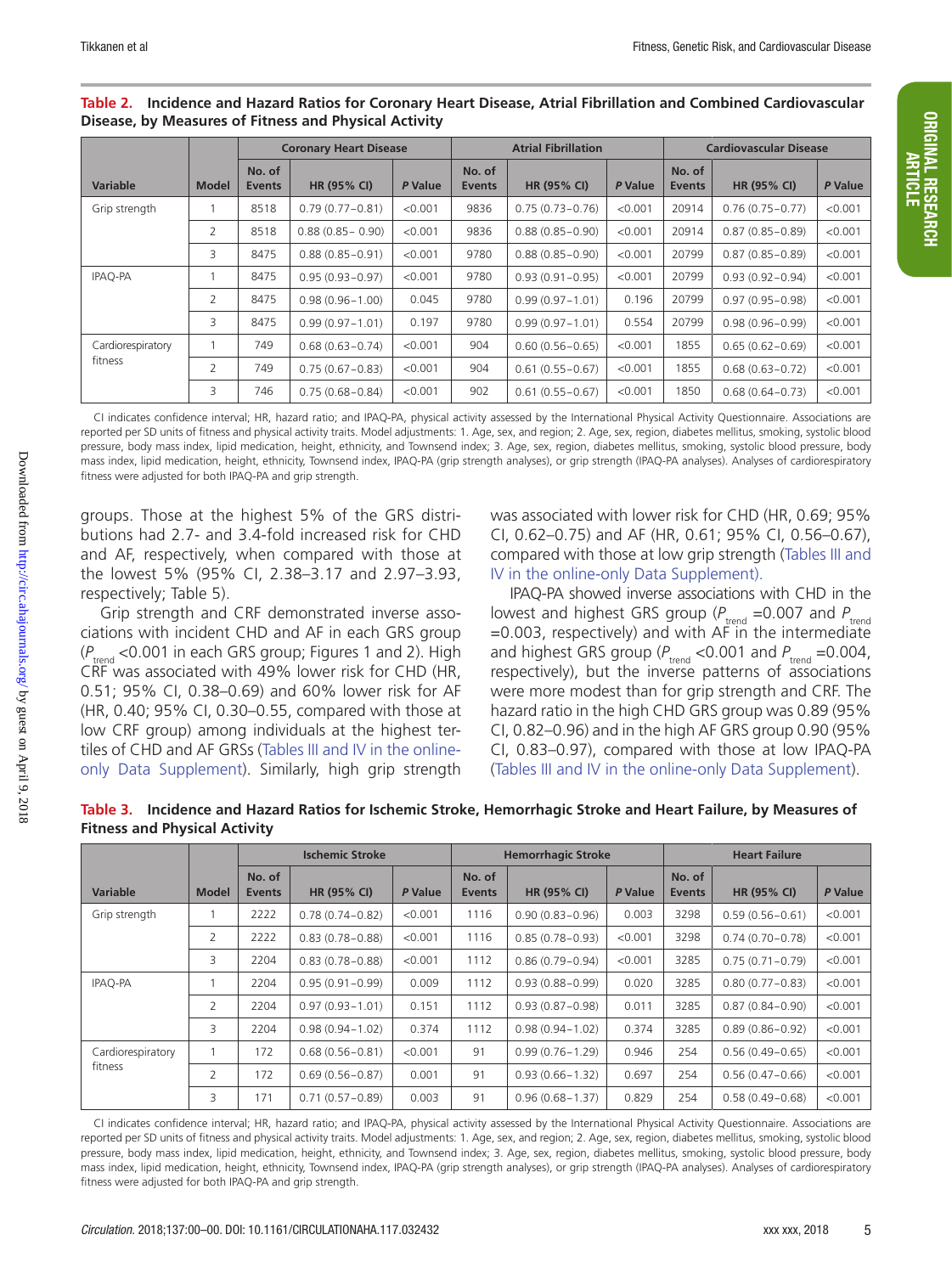# ORIGINAL RESEARCH ORIGINAL RESEARCH<br>ARTICLE

# Downloaded from http://circ.ahajournals.org/ by guest on April 9, 2018 Downloaded from <http://circ.ahajournals.org/> by guest on April 9, 2018

# **Table 4. Incidence and Hazard Ratios for All-Cause Mortality, by Measures of Fitness and Physical Activity**

| <b>Variable</b>   | <b>Model</b>   | No. of<br><b>Events</b> | <b>HR (95% CI)</b>  | P Value |
|-------------------|----------------|-------------------------|---------------------|---------|
| Grip strength     | 1              | 14419                   | $0.75(0.73 - 0.76)$ | < 0.001 |
|                   | $\overline{2}$ | 14419                   | $0.76(0.74 - 0.78)$ | < 0.001 |
|                   | 3              | 14350                   | $0.78(0.76 - 0.79)$ | < 0.001 |
| IPAQ-PA           | 1              | 14350                   | $0.83(0.82 - 0.84)$ | < 0.001 |
|                   | $\overline{2}$ | 14350                   | $0.86(0.84 - 0.87)$ | < 0.001 |
|                   | 3              | 14350                   | $0.87(0.86 - 0.89)$ | < 0.001 |
| Cardiorespiratory | 1              | 1162                    | $0.78(0.72 - 0.83)$ | < 0.001 |
| fitness           | $\overline{2}$ | 1162                    | $0.75(0.69 - 0.81)$ | < 0.001 |
|                   | 3              | 1157                    | $0.76(0.70 - 0.83)$ | < 0.001 |
| PA                | 1              | 348                     | $0.52(0.46 - 0.58)$ | < 0.001 |
|                   | $\overline{2}$ | 348                     | $0.56(0.50 - 0.63)$ | < 0.001 |
|                   | 3              | 347                     | $0.56(0.50 - 0.63)$ | < 0.001 |

CI indicates confidence interval; HR, hazard ratio; IPAQ-PA, physical activity assessed by the International Physical Activity Questionnaire; and PA, physical activity assessed by wrist-worn accelerometer. Associations are reported per SD units of fitness and physical activity traits. Model adjustments: 1. Age, sex, and region; 2. Age, sex, region, diabetes mellitus, smoking, systolic blood pressure, body mass index, lipid medication, height, ethnicity, and Townsend index; 3. Age, sex, region, diabetes mellitus, smoking, systolic blood pressure, body mass index, lipid medication, height, ethnicity, Townsend index, IPAQ-PA (grip strength analyses), or grip strength (IPAQ-PA analyses). Analyses of cardiorespiratory fitness and PA were adjusted for both IPAQ-PA and grip strength.

The overall inverse linear association of grip strength was strongest in the lowest GRS group ( $P_{\text{interaction}}$  =0.0002 for CHD,  $P_{\text{interaction}} = 0.01$  for AF). For CRF, the pattern was similar for CHD ( $P_{\text{interaction}}$  =0.03), whereas for AF, there was no statistically significant interaction (P<sub>interaction</sub> =0.22). For IPAQ-PA, we observed no significant differences by GRS groups ( $P<sub>interaction</sub> = 0.52$  for CHD,  $P<sub>interaction</sub>$  $=0.37$  for AF).

**Table 5. Associations Between Genetic Risk Scores and Cardiovascular Events**

|                          |                           |                         | HR (95% CI) for Top Versus Bottom<br><b>Categories of Genetic Risk Scores</b> |                                   |  |  |
|--------------------------|---------------------------|-------------------------|-------------------------------------------------------------------------------|-----------------------------------|--|--|
| <b>Model</b>             | Outcome                   | No. of<br><b>Events</b> | Top 33% Versus<br>Bottom 33%                                                  | Top 5% Versus<br><b>Bottom 5%</b> |  |  |
|                          | Coronary<br>heart disease | 8227                    | $1.77(1.67 - 1.87)$                                                           | $2.74(2.38 - 3.17)$               |  |  |
| $\mathcal{P}$            | Coronary<br>heart disease | 8185                    | $1.73(1.64 - 1.83)$                                                           | $2.67(2.31 - 3.08)$               |  |  |
|                          | Atrial<br>fibrillation    | 9498                    | $1.95(1.86 - 2.06)$                                                           | $3.42(2.97 - 3.93)$               |  |  |
| $\overline{\phantom{a}}$ | Atrial<br>fibrillation    | 9444                    | $1.95(1.86 - 2.06)$                                                           | $3.42(2.97 - 3.94)$               |  |  |

CI indicates confidence interval; and HR, hazard ratio. Associations are for highest versus lowest 33% and 5% of the genetic risk score distribution. Model adjustments: 1. Age, sex, ethnicity, genotype array, and principal components; 2. Age, sex, ethnicity, genotype array, principal components, diabetes mellitus, smoking, systolic blood pressure, body mass index, lipid medication, physical activity assessed by international physical activity questionnaire, and grip strength.

# **DISCUSSION**

# **Principal Findings**

In this study of 502635 individuals from the UK Biobank, we analyzed the associations of objective and subjective measures of fitness and physical activity with 6 cardiovascular outcomes and total mortality, and we explored these associations in individuals with different genetic burden for CVD. Our main findings were 2-fold. First, in an observational study of unprecedented size, we established that fitness and physical activity demonstrated inverse associations with different types of incident CVD events. In addition, among all measures of fitness and physical activity, accelerometry-based physical activity showed the strongest inverse association for the risk of premature death. It is interesting to note that the associations for questionnaire-based physical activity were weaker than those for objectively measured physical activity, and the correlation between these measures was low (*R*=0.20). Second, the inverse associations of grip strength and CRF with CHD and AF were seen in each category of genetic risk, indicating that maintaining good fitness can compensate for genetic risk of these diseases.

# **Comparison With Prior Literature**

Exercise has been highlighted as a cost-effective prevention strategy for CVD. Both human and animal studies have demonstrated multifactorial effects of exercise,<sup>12</sup> including skeletal muscle growth, vascular remodeling, and beneficial effects on metabolism. Exercise also induces structural changes in cardiac muscle, which helps to protect against ischemic damage.<sup>12</sup> Intervention studies have reported that both aerobic and strength training have favorable effects on cardiovascular risk factors in individuals at high risk for CVD (eg, those with dyslipidemia or type 2 diabetes mellitus).13–15

Because of the challenges of measuring fitness and physical activity, studies relating these traits with prospective CVD in the general population have previously been limited by small sample size or lack of measurement accuracy. Attempts to combine data in meta-analyses have had to use broad categories of fitness and physical activity to harmonize the data across many small studies.16,17 Compared with these studies, the UK Biobank has a clear advantage because the traits were measured in the same way in >500000 individuals. Nevertheless, our results are consistent with previous meta-analyses reporting weaker associations for questionnaire-based physical activity assessment when compared with objective measures.<sup>16</sup> This finding suggests that associations of physical activity with outcome are most likely underestimated in studies using questionnaire data. Moreover, our results demonstrated a modest correlation between self-reported and objective physical activity, as well as a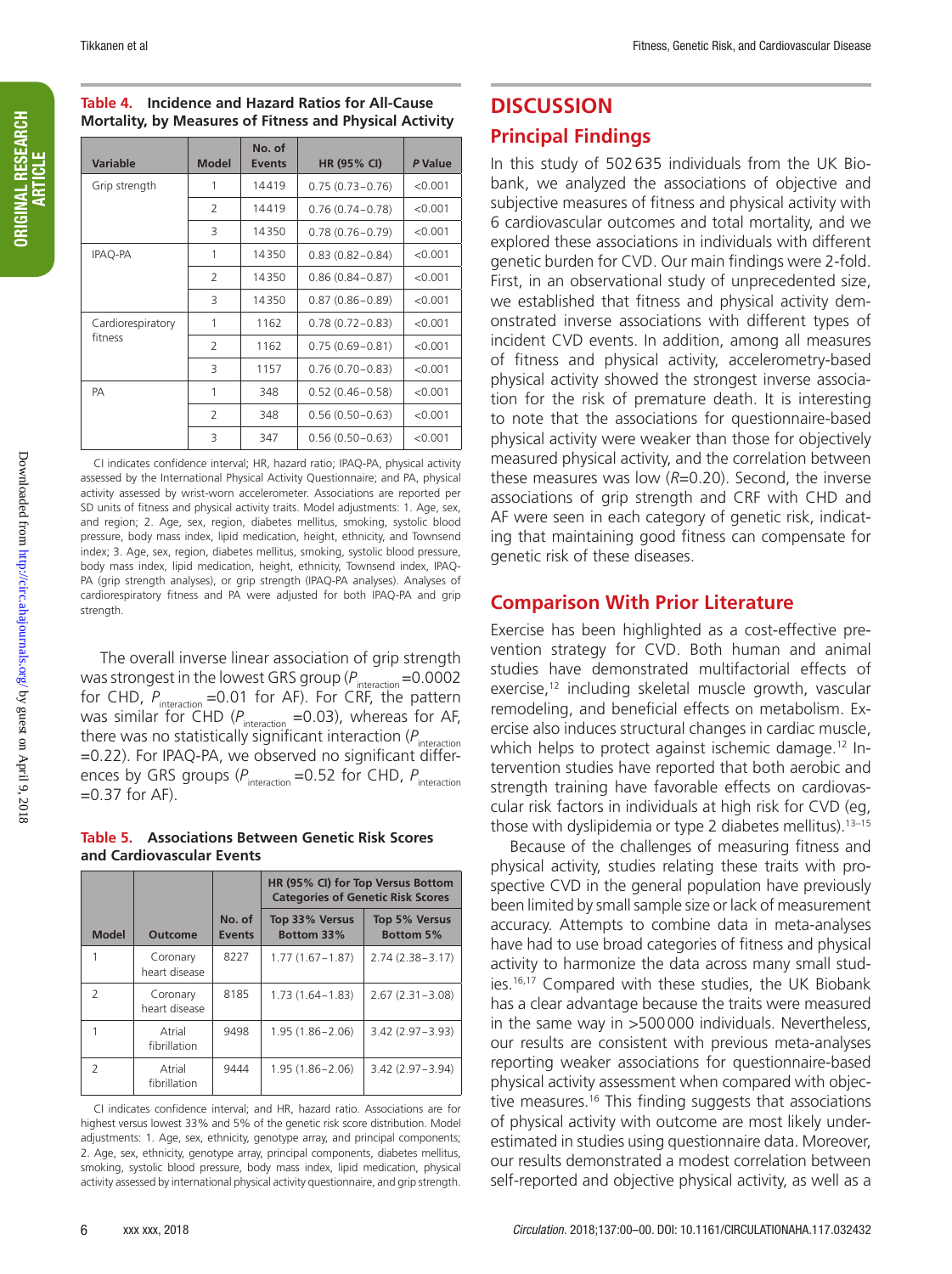ORIGINAL RESEARCH ARTICLE

**ORIGINAL RESEARCH** 



**Figure 1. Associations of grip strength, physical activity, and cardiorespiratory fitness with coronary heart disease by genetic risk.**

Hazard ratios with 95% confidence intervals for coronary heart disease (CHD) according to tertiles of genetic risk and grip strength (**left**), physical activity (**middle**), and cardiorespiratory fitness (**right**). \*Denotes the reference group.

U-shaped association between self-reported but not objective physical activity and all-cause death, suggesting that some additional factors might explain an increased risk in those individuals reporting high values of selfreported physical activity.

and AF. Although moderate-intensity exercise has been shown to decrease the risk of AF, especially long-term strenuous endurance exercise has been associated with an increased risk.<sup>18</sup> For example, in contrast to our results, a large study conducted in Swedish young men at military service reported a positive association between CRF and AF.2 The contradictory results in the field might

Observational studies have reported contradictory results on the relationship among physical activity, fitness



# **Figure 2. Associations of grip strength, physical activity, and cardiorespiratory fitness with atrial fibrillation by genetic risk.**

Hazard ratios with 95% confidence intervals for atrial fibrillation (AF) according to tertiles of genetic risk and grip strength (**left**), physical activity (**middle**), and cardiorespiratory fitness (**right**). \*Denotes the reference group.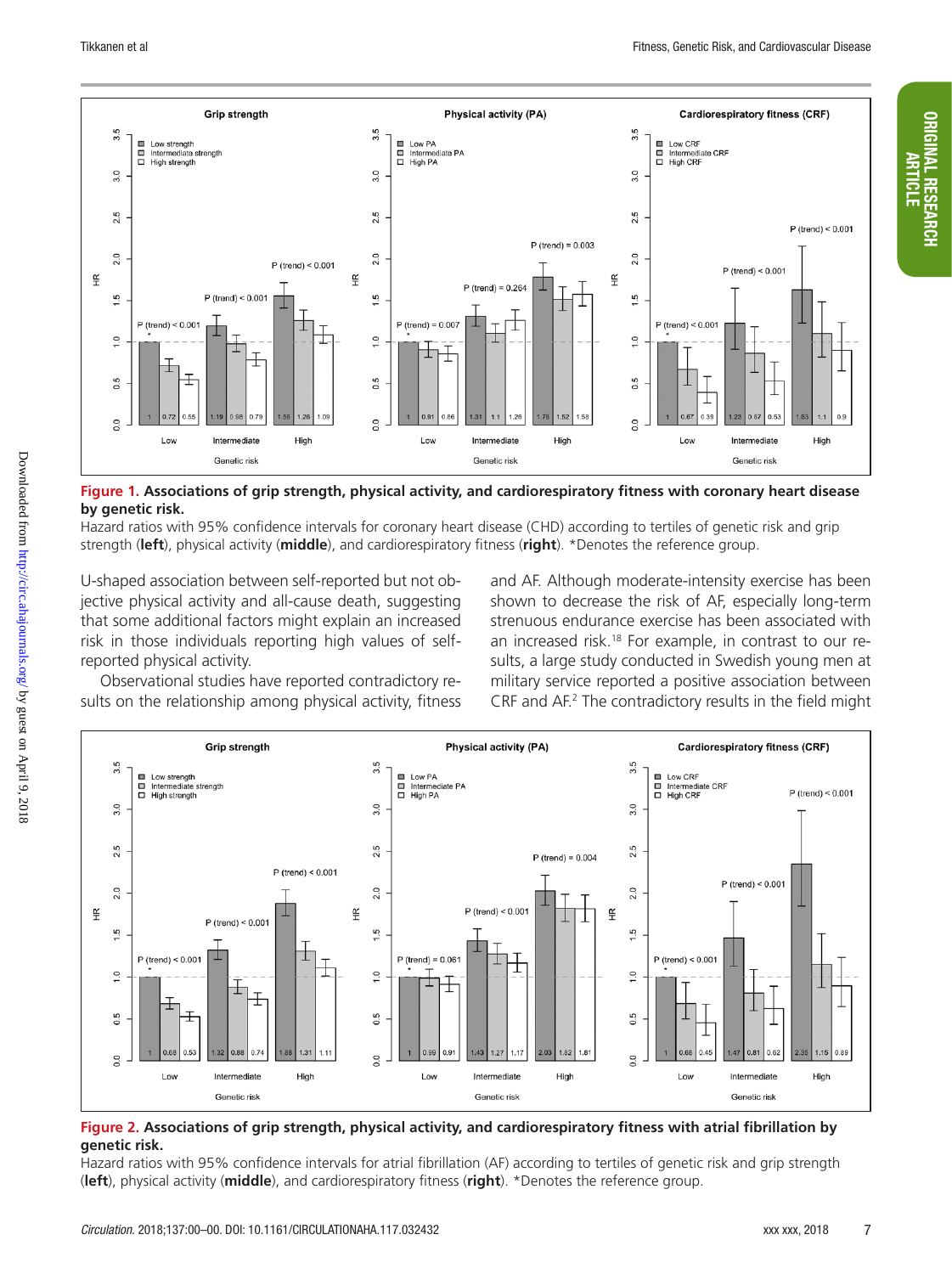be explained by several methodological factors, such as the confounders included, as well as different age distributions and sex. The majority of studies, including the study by Andersen and colleagues,<sup>2</sup> have been conducted only in men. Indeed, it has been suggested that the exercise-associated AF mostly affects male endurance athletes, and the etiology might be different from that of general AF,<sup>18</sup> presumably examined in the present study. In the present study, we were able to adjust for a large set of potential confounders, and this strengthened the inverse association between CRF and AF.

# **Clinical Implications**

Little is known about the risk-modifying effects of exercise among individuals with increased genetic risk for cardiovascular diseases. Our results showing inverse associations of grip strength and CRF with CVD outcomes across different categories of cardiovascular genetic risk are in line with a recent study<sup>19</sup> reporting similar associations of healthy lifestyle (defined by 4 lifestyle factors: smoking, obesity, physical activity, and diet) in each of the genetic risk score strata for CHD. Although the direct comparison is not feasible because of differences in variable definitions, together these studies highlight the importance of lifestyle factors in the prevention of CVD, as well as in genetically predisposed individuals, demonstrating the nondeterministic nature of genetic risk. They also stress the potential advantages of genetic risk profiling for better detection of individuals at increased risk for CVD. Although more information is needed to evaluate how people understand the genetic risks, the knowledge that lifestyle choices have substantial effects on the disease risks could encourage individuals to initiate a healthier lifestyle to reduce their overall risk.

# **Strengths and Limitations**

The strengths of this study include a large study sample with objective and subjective measures of fitness and physical activity and a prospective ascertainment of different types of CVD events. Our study also has limitations. First, the tradeoff for the large sample collection is weaker measurement accuracy. For example, grip strength is a simple proxy for general muscular strength level, and it captures mainly upper body strength, especially when measured in a sitting position. However, it is highly correlated with knee extension muscle strength (*r*=0.77–0.81),20 which makes it a decent indicator of general strength level in large samples, where more detailed assessments of muscular strength are not feasible. Moreover, CRF was measured with a submaximal fitness test, which is less accurate but more applicable and safer in large samples than a laborious maximal fitness test. Furthermore, some unmeasured or inadequately measured confounders could have had an effect on the results obtained in our analyses.

Second, as in any population-based cohort study, the disease prevalence and incidence rates derived in the UK Biobank are not broadly generalizable because of healthy volunteer bias among study participants. That is, when compared with the general population, the UK Biobank participants had fewer self-reported illnesses and were less likely to be obese, smoke, and drink alcohol.<sup>21</sup> However, valid assessment of associations between exposures and outcomes does not require participants to be representative of the population at large. Thus, associations among fitness, physical activity, and disease events are still likely be generalizable to other populations.<sup>21</sup>

 Last, although our analyses were conducted in a cohort with different ethnicities, the majority of participants were of European ancestry. Hence, the generalizability of the results to other ethnicities is not fully understood.

# **Conclusions**

In conclusion, different measures of fitness and physical activity demonstrated inverse associations with future CVD events and all-cause death in a large populationbased sample. Among those at high, intermediate, or low genetic predisposition for CHD and AF, there was a graded inverse association with these parameters among each strata of genetic risk. Future studies evaluating the effects of strength versus aerobic training on subclinical or clinical cardiovascular outcomes could help to tailor exercise programs for individuals with elevated genetic risk for these diseases.

## **ARTICLE INFORMATION**

Received October 25, 2017; accepted February 15, 2018.

The online-only Data Supplement is available with this article at http://circ. ahajournals.org/lookup/suppl/doi:10.1161/CIRCULATIONAHA.117.032432/-/  $DC1$ 

#### **Correspondence**

Erik Ingelsson, MD, PhD, 300 Pasteur Drive, Mail Code 5773, Stanford, CA 94305. E-mail [eriking@stanford.edu](mailto:eriking@stanford.edu)

## **Affiliations**

Department of Medicine, Division of Cardiovascular Medicine, Stanford University School of Medicine, CA (E.I., E.T.). Department of Medical Sciences, Molecular Epidemiology and Science for Life Laboratory, Uppsala University, Sweden (S.G.). Stanford Cardiovascular Institute, Stanford University, CA (E.I.).

#### **Acknowledgments**

This research was conducted using the UK Biobank Resource under Application No. 13721. Data on coronary heart disease were contributed by CARDIoGRAMplusC4D investigators and were downloaded from www.cardiogramplusc4d. org. Data on atrial fibrillation were contributed by the AFGen Consortium.

## **Sources of Funding**

The research was performed with support from the National Institutes of Health (1R01HL135313-01, 1R01DK106236-01A1), Knut and Alice Wallenberg Foun-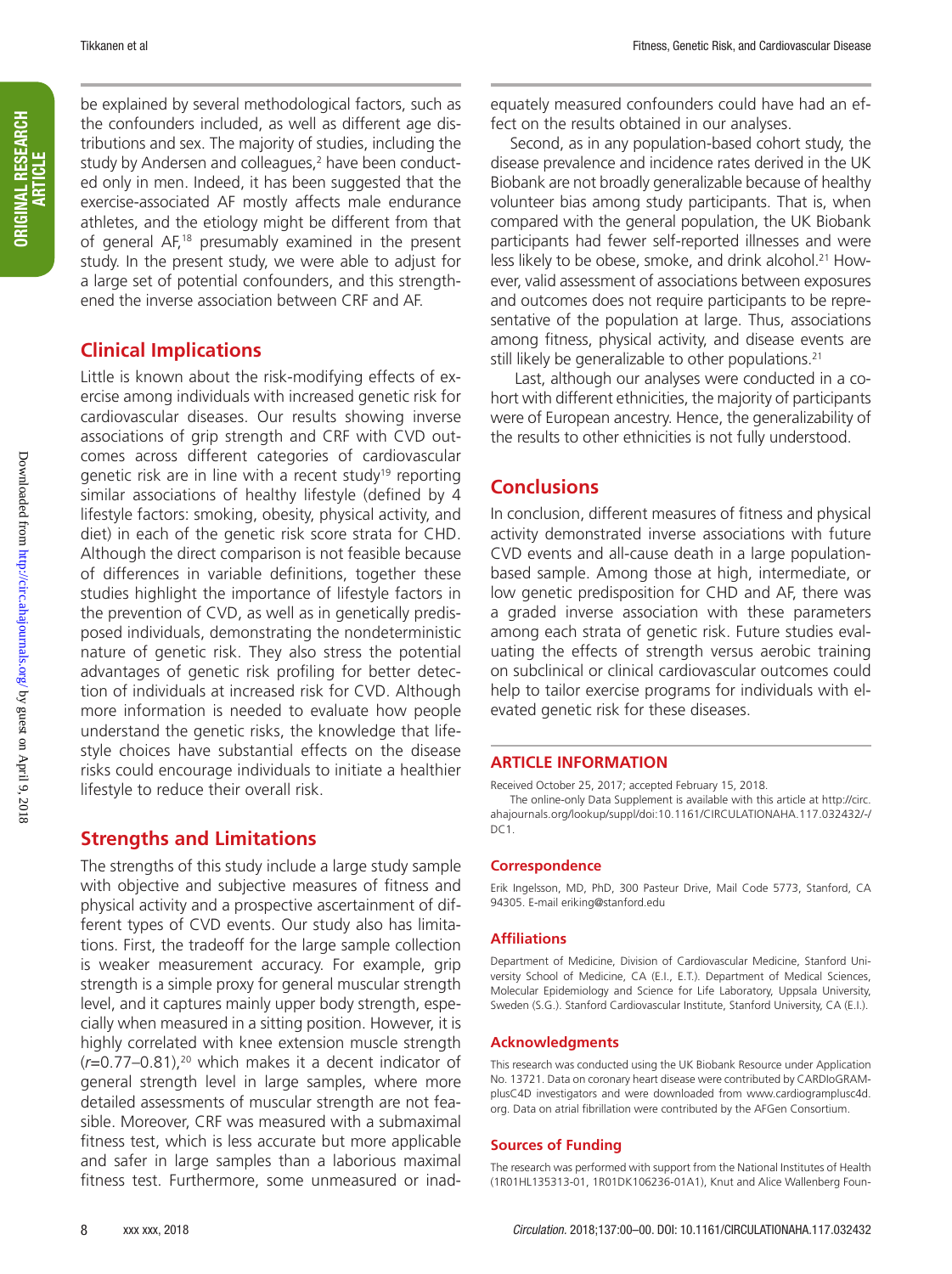ORIGINAL RESEARCH ARTICLE

**ORIGINAL RESEARCH** 

dation (2013.0126), Finnish Cultural Foundation, Finnish Foundation for Cardiovascular Research, and Emil Aaltonen Foundation.

#### **Disclosures**

Dr Ingelsson is a scientific advisor for Precision Wellness and Olink Proteomics for work unrelated to the present project. The other authors report no conflicts of interest. Design of the study: E.T., E.I.; analysis and interpretation of data: E.T., S.G., E.I.; drafting the article: E.T.; critical revision of the article: all authors; final approval of the version to be published: all authors.

#### **REFERENCES**

- 1. Timpka S, Petersson IF, Zhou C, Englund M. Muscle strength in adolescent men and risk of cardiovascular disease events and mortality in middle age: a prospective cohort study. *BMC Med*. 2014;12:62. doi: 10.1186/1741-7015-12-62.
- 2. Andersen K, Rasmussen F, Held C, Neovius M, Tynelius P, Sundström J. Exercise capacity and muscle strength and risk of vascular disease and arrhythmia in 1.1 million young Swedish men: cohort study. *BMJ*. 2015;351:h4543.
- 3. International Physical Activity Questionnaire. https://sites.google.com/site/ theipaq/home. Accessed January 10, 2017.
- 4. UK Biobank. https://http://www.ukbiobank.ac.uk/. Accessed January 10, 2017.
- 5. Choquette S, Bouchard DR, Doyon CY, Sénéchal M, Brochu M, Dionne I. Relative strength as a determinant of mobility in elders 67–84 years of age: a nuage study: nutrition as a determinant of successful aging. *J Nutr Health Aging.* 2009:1–6. doi: 10.1007/s12603-009-0132-8.
- 6. Lawman HG, Troiano RP, Perna FM, Wang CY, Fryar CD, Ogden CL. Associations of relative handgrip strength and cardiovascular disease biomarkers in U.S. Adults, 2011–2012. *Am J Prev Med*. 2016;50:677–683. doi: 10.1016/j.amepre.2015.10.022.
- 7. Doherty A, Jackson D, Hammerla N, Plötz T, Olivier P, Granat MH, White T, van Hees VT, Trenell MI, Owen CG, Preece SJ, Gillions R, Sheard S, Peakman T, Brage S, Wareham NJ. Large scale population assessment of physical activity using wrist worn accelerometers: the UK Biobank study. *PLoS One*. 2017;12:e0169649. doi: 10.1371/journal.pone.0169649.
- 8. Swain DP. Energy cost calculations for exercise prescription: an update. *Sports Med*. 2000;30:17–22.
- 9. Marshall A, Altman DG, Holder RL, Royston P. Combining estimates of interest in prognostic modelling studies after multiple imputation: current practice and guidelines. *BMC Med Res Methodol*. 2009;9:57. doi: 10.1186/1471-2288-9-57.
- 10. Nikpay M, Goel A, Won HH, Hall LM, Willenborg C, Kanoni S, Saleheen D, Kyriakou T, Nelson CP, Hopewell JC, Webb TR, Zeng L, Dehghan A, Alver M, Armasu SM, Auro K, Bjonnes A, Chasman DI, Chen S, Ford I, Franceschini N, Gieger C, Grace C, Gustafsson S, Huang J, Hwang SJ, Kim YK, Kleber ME, Lau KW, Lu X, Lu Y, Lyytikäinen LP, Mihailov E, Morrison AC, Pervjakova N, Qu L, Rose LM, Salfati E, Saxena R, Scholz M, Smith AV, Tikkanen E, Uitterlinden A, Yang X, Zhang W, Zhao W, de Andrade M, de Vries PS, van Zuydam NR, Anand SS, Bertram L, Beutner F, Dedoussis G, Frossard P, Gauguier D, Goodall AH, Gottesman O, Haber M, Han BG, Huang J, Jalilzadeh S, Kessler T, König IR, Lannfelt L, Lieb W, Lind L, Lindgren CM, Lokki ML, Magnusson PK, Mallick NH, Mehra N, Meitinger T, Memon FU, Morris AP, Nieminen MS, Pedersen NL, Peters A, Rallidis LS, Rasheed A, Samuel M, Shah SH, Sinisalo J, Stirrups KE, Trompet S, Wang

L, Zaman KS, Ardissino D, Boerwinkle E, Borecki IB, Bottinger EP, Buring JE, Chambers JC, Collins R, Cupples LA, Danesh J, Demuth I, Elosua R, Epstein SE, Esko T, Feitosa MF, Franco OH, Franzosi MG, Granger CB, Gu D, Gudnason V, Hall AS, Hamsten A, Harris TB, Hazen SL, Hengstenberg C, Hofman A, Ingelsson E, Iribarren C, Jukema JW, Karhunen PJ, Kim BJ, Kooner JS, Kullo IJ, Lehtimäki T, Loos RJF, Melander O, Metspalu A, März W, Palmer CN, Perola M, Quertermous T, Rader DJ, Ridker PM, Ripatti S, Roberts R, Salomaa V, Sanghera DK, Schwartz SM, Seedorf U, Stewart AF, Stott DJ, Thiery J, Zalloua PA, O'Donnell CJ, Reilly MP, Assimes TL, Thompson JR, Erdmann J, Clarke R, Watkins H, Kathiresan S, McPherson R, Deloukas P, Schunkert H, Samani NJ, Farrall M. A comprehensive 1,000 genomes-based genome-wide association meta-analysis of coronary artery disease. *Nat Genet*. 2015;47:1121–1130. doi: 10.1038/ng.3396.

- 11. AFGen Consortium, Metastroke Consortium of the ISGC, Neurology Working Group of the Charge Consortium. Large-scale analyses of common and rare variants identify 12 new loci associated with atrial fibrillation. *Nat Genet*. 2017; 49:946–952. doi: 10.1038/ng.3843.
- 12. Mann N, Rosenzweig A. Can exercise teach us how to treat heart disease? *Circulation*. 2012;126:2625–2635. doi: 10.1161/CIRCULATIONAHA. 111.060376.
- 13. Martins RA, Neves AP, Coelho-Silva MJ, Veríssimo MT, Teixeira AM. The effect of aerobic versus strength-based training on high-sensitivity C-reactive protein in older adults. *Eur J Appl Physiol*. 2010;110:161–169. doi: 10.1007/s00421-010-1488-5.
- 14. Cauza E, Hanusch-Enserer U, Strasser B, Ludvik B, Metz-Schimmerl S, Pacini G, Wagner O, Georg P, Prager R, Kostner K, Dunky A, Haber P. The relative benefits of endurance and strength training on the metabolic factors and muscle function of people with type 2 diabetes mellitus. *Arch Phys Med Rehabil*. 2005;86:1527–1533. doi: 10.1016/j.apmr. 2005.01.007.
- 15. Kraus WE, Houmard JA, Duscha BD, Knetzger KJ, Wharton MB, McCartney JS, Bales CW, Henes S, Samsa GP, Otvos JD, Kulkarni KR, Slentz CA. Effects of the amount and intensity of exercise on plasma lipoproteins. *N Engl J Med*. 2002;347:1483–1492. doi: 10.1056/NEJMoa020194.
- 16. Nocon M, Hiemann T, Müller-Riemenschneider F, Thalau F, Roll S, Willich SN. Association of physical activity with all-cause and cardiovascular mortality: a systematic review and meta-analysis. *Eur J Cardiovasc Prev Rehabil*. 2008;15:239–246. doi: 10.1097/HJR.0b013e3282f55e09.
- 17. Sofi F, Capalbo A, Cesari F, Abbate R, Gensini GF. Physical activity during leisure time and primary prevention of coronary heart disease: an updated meta-analysis of cohort studies. *Eur J Cardiovasc Prev Rehabil*. 2008;15:247–257. doi: 10.1097/HJR.0b013e3282f232ac.
- 18. Sanchis-Gomar F, Perez-Quilis C, Lippi G, Cervellin G, Leischik R, Löllgen H, Serrano-Ostáriz E, Lucia A. Atrial fibrillation in highly trained endurance athletes - Description of a syndrome. *Int J Cardiol*. 2017;226:11–20. doi: 10.1016/j.ijcard.2016.10.047.
- 19. Khera AV, Emdin CA, Drake I, Natarajan P, Bick AG, Cook NR, Chasman DI, Baber U, Mehran R, Rader DJ, Fuster V, Boerwinkle E, Melander O, Orho-Melander M, Ridker PM, Kathiresan S. Genetic risk, adherence to a healthy lifestyle, and coronary disease. *N Engl J Med*. 2016;375:2349– 2358. doi: 10.1056/NEJMoa1605086.
- 20. Bohannon RW, Magasi SR, Bubela DJ, Wang YC, Gershon RC. Grip and knee extension muscle strength reflect a common construct among adults. *Muscle Nerve*. 2012;46:555–558. doi: 10.1002/mus.23350.
- 21. Fry A, Littlejohns TJ, Sudlow C, Doherty N, Adamska L, Sprosen T, Collins R, Allen NE. Comparison of sociodemographic and health-related characteristics of UK Biobank participants with those of the general population. *Am J Epidemiol*. 2017;186:1026–1034. doi: 10.1093/aje/kwx246.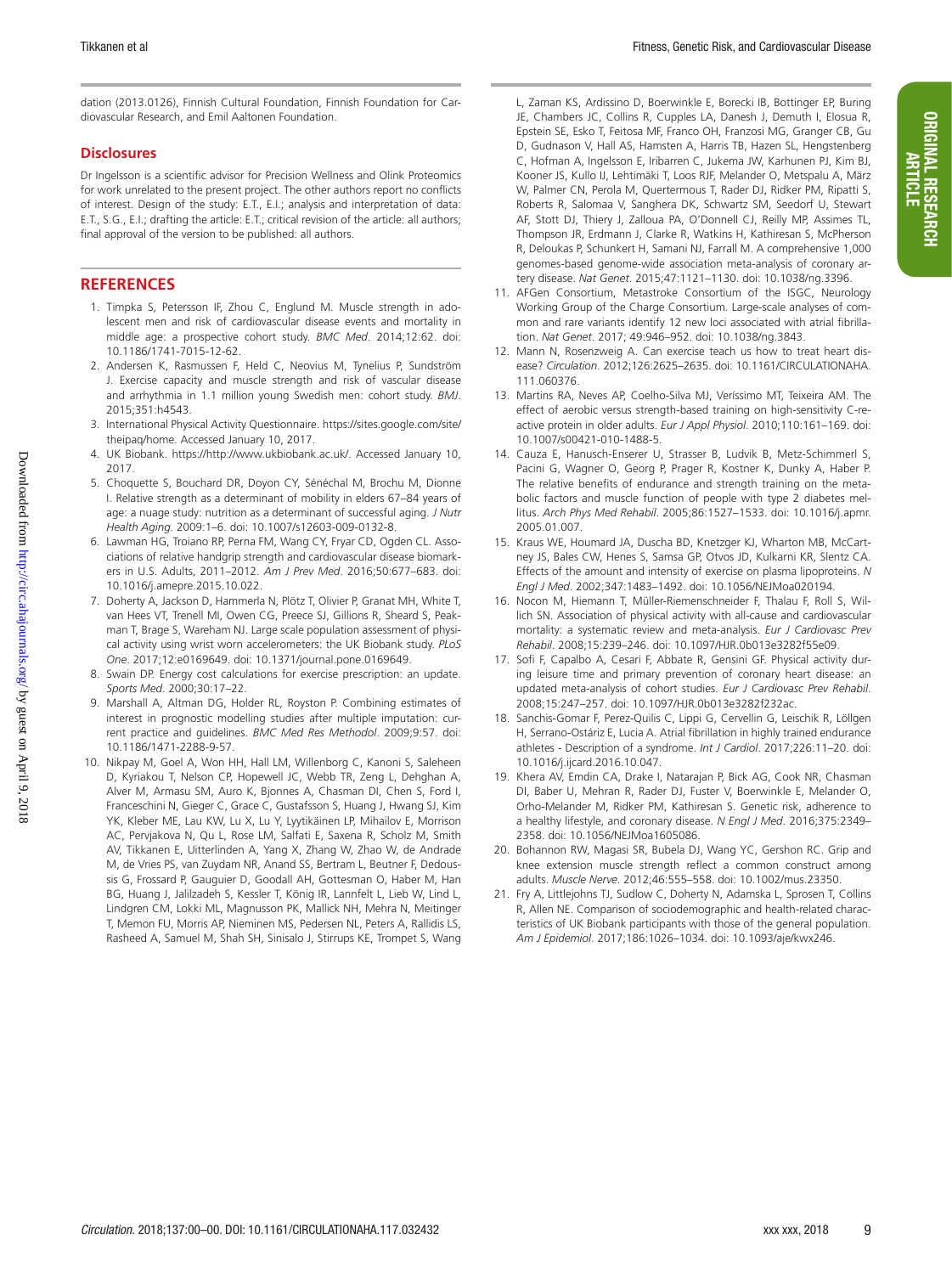



# **Disease: Longitudinal Analyses in the UK Biobank Study Associations of Fitness, Physical Activity, Strength, and Genetic Risk With Cardiovascular**

Emmi Tikkanen, Stefan Gustafsson and Erik Ingelsson

Print ISSN: 0009-7322. Online ISSN: 1524-4539 Copyright © 2018 American Heart Association, Inc. All rights reserved. *Circulation* is published by the American Heart Association, 7272 Greenville Avenue, Dallas, TX 75231 *Circulation.* published online April 9, 2018;

<http://circ.ahajournals.org/content/early/2018/04/04/CIRCULATIONAHA.117.032432> World Wide Web at: The online version of this article, along with updated information and services, is located on the

<http://circ.ahajournals.org/content/suppl/2018/04/04/CIRCULATIONAHA.117.032432.DC1> Data Supplement (unedited) at:

this process is available in the [Permissions and Rights Question and Answer d](http://www.ahajournals.org/site/rights/)ocument. click Request Permissions in the middle column of the Web page under Services. Further information about Office. Once the online version of the published article for which permission is being requested is located, in *Circulation* can be obtained via RightsLink, a service of the Copyright Clearance Center, not the Editorial **Permissions:** Requests for permissions to reproduce figures, tables, or portions of articles originally published

<http://www.lww.com/reprints> **Reprints:** Information about reprints can be found online at:

<http://circ.ahajournals.org//subscriptions/> **Subscriptions:** Information about subscribing to *Circulation* is online at: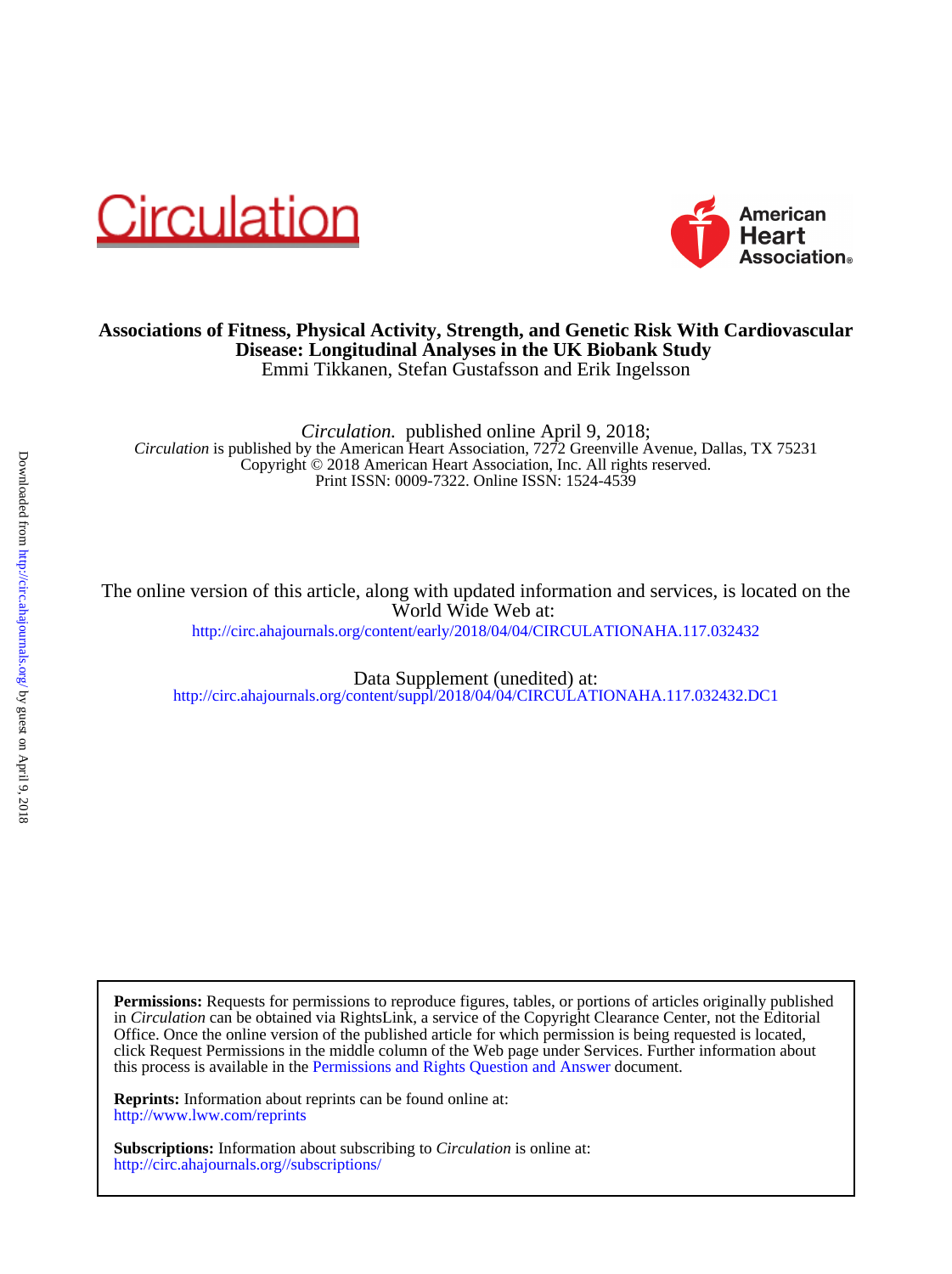# **SUPPLEMENTAL MATERIAL**

**Associations of Fitness, Physical Activity, Strength and Genetic Risk** 

**with Cardiovascular Disease: Longitudinal Analyses in the UK Biobank** 

**Study**

Emmi Tikkanen, Stefan Gustafsson, Erik Ingelsson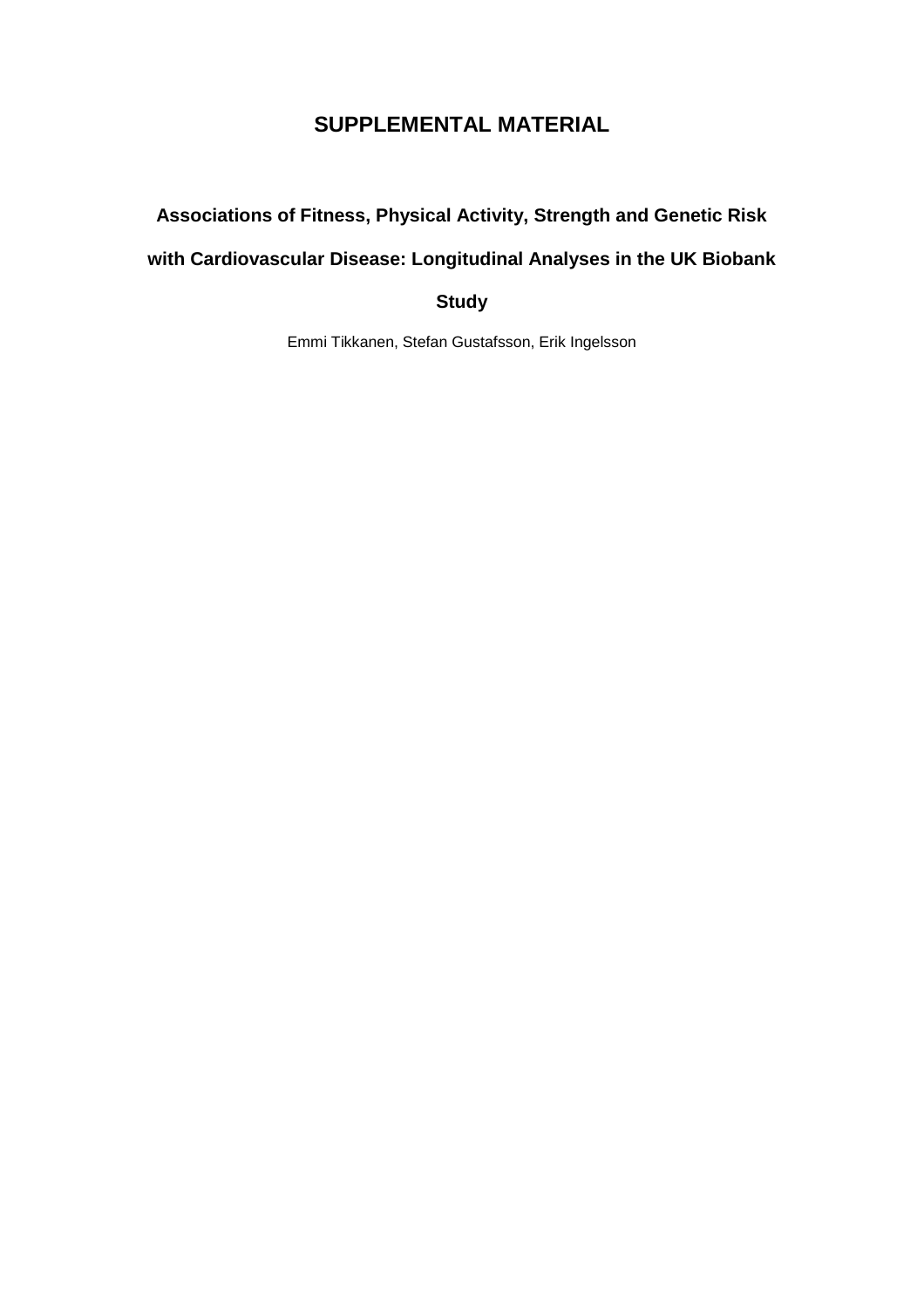# **Supplemental Tables**

| Supplementary Table 1. Genetic variants included in the |                                                  |                            |        |  |  |  |
|---------------------------------------------------------|--------------------------------------------------|----------------------------|--------|--|--|--|
| genetic risk score for coronary heart disease.          |                                                  |                            |        |  |  |  |
| <b>SNP</b>                                              | Gene                                             | <b>Reference</b><br>allele | Weight |  |  |  |
| rs10840293                                              | SWAP70                                           | A                          | 1.06   |  |  |  |
| rs10947789                                              | KCNK <sub>5</sub>                                | T                          | 1.05   |  |  |  |
| rs10953541                                              | 7q22                                             | $\mathsf C$                | 1.05   |  |  |  |
| rs11203042                                              | <b>LIPA</b>                                      | T                          | 1.04   |  |  |  |
| rs1122608                                               | <b>LDLR</b>                                      | G                          | 1.08   |  |  |  |
| rs11556924                                              | ZC3HC1                                           | $\overline{C}$             | 1.08   |  |  |  |
| rs11830157                                              | KSR <sub>2</sub>                                 | G                          | 1.04   |  |  |  |
| rs12190287                                              | TCF21                                            | $\mathsf C$                | 1.06   |  |  |  |
| rs12413409                                              | CYP17A1-CNNM2-<br>NT <sub>5</sub> C <sub>2</sub> | G                          | 1.08   |  |  |  |
| rs12526453                                              | PHACTR1                                          | C                          | 1.10   |  |  |  |
| rs12936587                                              | RAI1-PEMT-RASD1                                  | G                          | 1.03   |  |  |  |
| rs12976411                                              | ZNF507-LOC400684                                 | $\mathsf{T}$               | 0.95   |  |  |  |
| rs1412444                                               | <b>LIPA</b>                                      | T                          | 1.07   |  |  |  |
| rs1561198                                               | VAMP5-VAMP8-<br><b>GGCX</b>                      |                            | 1.06   |  |  |  |
| rs16986953                                              | AK097927                                         | A                          | 1.09   |  |  |  |
| rs17087335                                              | <b>REST-NOA1</b>                                 | Τ                          | 1.06   |  |  |  |
| rs17114036                                              | PPAP2B                                           | A                          | 1.13   |  |  |  |
| rs17464857                                              | MIA3                                             | T                          | 1.06   |  |  |  |
| rs17465637                                              | MIA3                                             | C                          | 1.08   |  |  |  |
| rs17514846                                              | <b>FURIN-FES</b>                                 | A                          | 1.05   |  |  |  |
| rs17609940                                              | ANKS1A                                           | G                          | 1.03   |  |  |  |
| rs1878406                                               | <b>EDNRA</b>                                     | T                          | 1.06   |  |  |  |
| rs2023938                                               | HDAC <sub>9</sub>                                | $\mathsf C$                | 1.06   |  |  |  |
| rs2047009                                               | CXCL12                                           | G                          | 1.06   |  |  |  |
| rs2048327                                               | SLC22A3-LPAL2-LPA                                | C                          | 1.06   |  |  |  |
| rs2075650                                               | APOE-APOC1                                       | G                          | 1.07   |  |  |  |
| rs216172                                                | SMG <sub>6</sub>                                 | С                          | 1.05   |  |  |  |
| rs2252641                                               | ZEB2-ACO74093.1                                  | C                          | 1.03   |  |  |  |
| rs2505083                                               | <b>KIAA1462</b>                                  | $\mathsf C$                | 1.06   |  |  |  |
| rs264                                                   | <b>LPL</b>                                       | G                          | 1.06   |  |  |  |
| rs273909                                                | SLC22A4-SLC22A5                                  | G                          | 1.06   |  |  |  |
| rs2895811                                               | HHIPL1                                           | C                          | 1.04   |  |  |  |
| rs2954029                                               | TRIB1                                            | A                          | 1.04   |  |  |  |
| rs3184504                                               | SH <sub>2</sub> B <sub>3</sub>                   | Τ                          | 1.07   |  |  |  |
| rs3217992                                               | 9p21                                             | T.                         | 1.14   |  |  |  |
| rs3798220                                               | SLC22A3-LPAL2-LPA                                | $\mathsf{C}$               | 1.42   |  |  |  |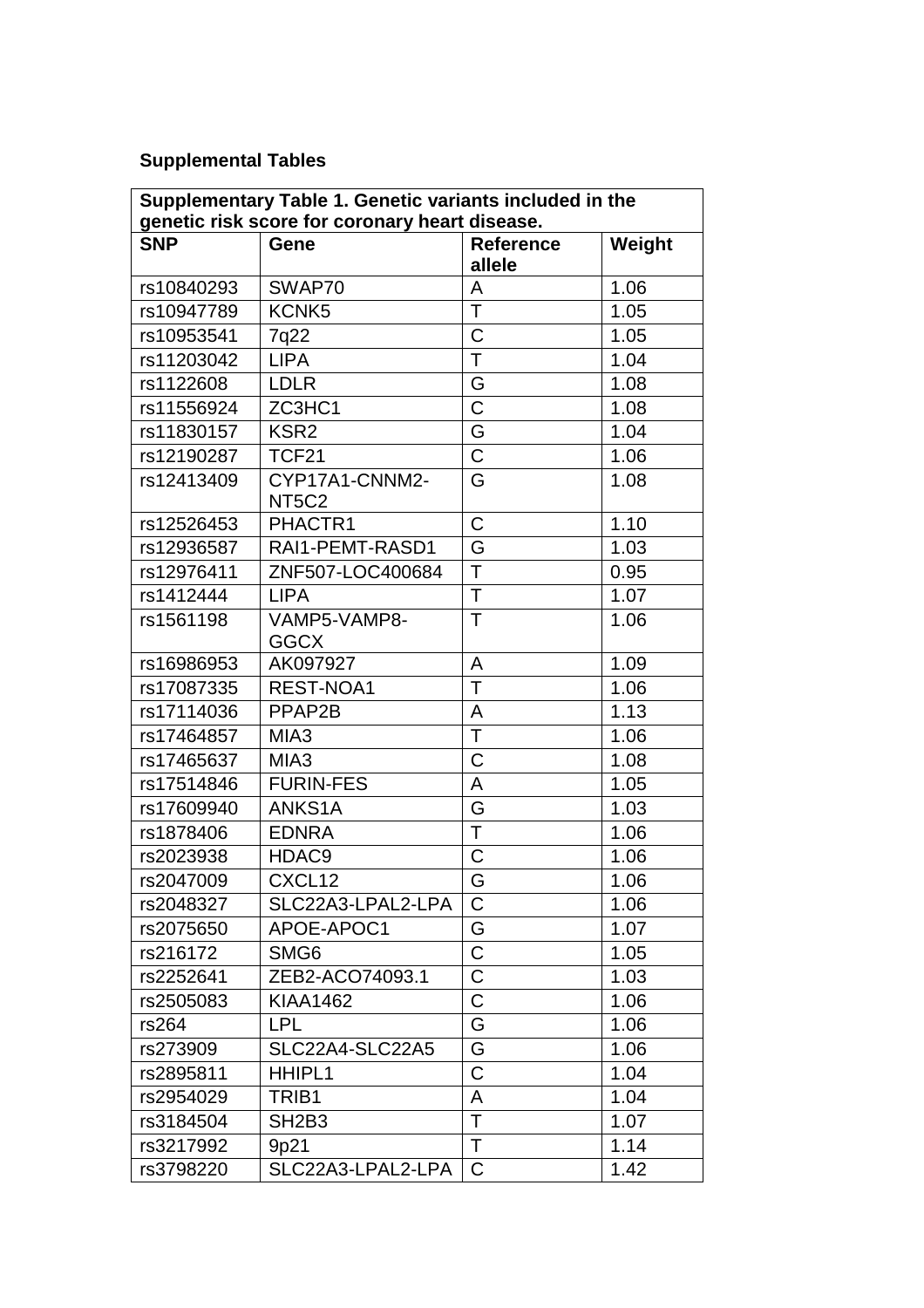| rs3918226                                                                                              | NOS <sub>3</sub>  | $\mathsf T$             | 1.14 |  |
|--------------------------------------------------------------------------------------------------------|-------------------|-------------------------|------|--|
| rs4252120                                                                                              | <b>PLG</b>        | T                       | 1.03 |  |
| rs445925                                                                                               | APOE-APOC1        | G                       | 1.09 |  |
| rs46522                                                                                                | UBE2Z             | T                       | 1.04 |  |
| rs4773144                                                                                              | COL4A1/A2         | G                       | 1.05 |  |
| rs4845625                                                                                              | IL <sub>6</sub> R | T                       | 1.05 |  |
| rs4977574                                                                                              | 9p21              | G                       | 1.21 |  |
| rs501120                                                                                               | CXCL12            | T                       | 1.08 |  |
| rs515135                                                                                               | <b>APOB</b>       | $\overline{C}$          | 1.07 |  |
| rs56062135                                                                                             | SMAD3             | $\overline{C}$          | 1.07 |  |
| rs579459                                                                                               | <b>ABO</b>        | $\mathsf C$             | 1.08 |  |
| rs646776                                                                                               | SORT <sub>1</sub> | $\overline{\mathsf{T}}$ | 1.11 |  |
| rs6544713                                                                                              | ABCG5-ABCG8       | $\overline{\mathsf{T}}$ | 1.05 |  |
| rs663129                                                                                               | PMAIP1-MC4R       | A                       | 1.06 |  |
| rs6725887                                                                                              | WDR12             | C                       | 1.14 |  |
| rs6903956                                                                                              | ADTRP-C6orf105    | A                       | 1.00 |  |
| rs7136259                                                                                              | ATP2B1            | T                       | 1.04 |  |
| rs7173743                                                                                              | ADAMTS7           | Ŧ                       | 1.08 |  |
| rs7692387                                                                                              | GUCY1A3           | G                       | 1.07 |  |
| rs8042271                                                                                              | MFGE8-ABHD2       | G                       | 1.10 |  |
| rs9319428                                                                                              | FLT <sub>1</sub>  | A                       | 1.04 |  |
| rs9515203                                                                                              | COL4A1/A2         | $\overline{\top}$       | 1.07 |  |
| rs964184                                                                                               | ZNF259-APOA5-     | G                       | 1.05 |  |
|                                                                                                        | APOA1             |                         |      |  |
| rs974819                                                                                               | <b>PDGFD</b>      | $\mathsf{T}$            | 1.07 |  |
| rs9818870                                                                                              | <b>MRAS</b>       | $\overline{\top}$       | 1.07 |  |
| rs9982601                                                                                              | KCNE2             | $\mathsf{T}$            | 1.12 |  |
| Data have been contributed by CARDIoGRAMplusC4D <sup>1</sup> .<br>SNP, single-nucleotide polymorphism. |                   |                         |      |  |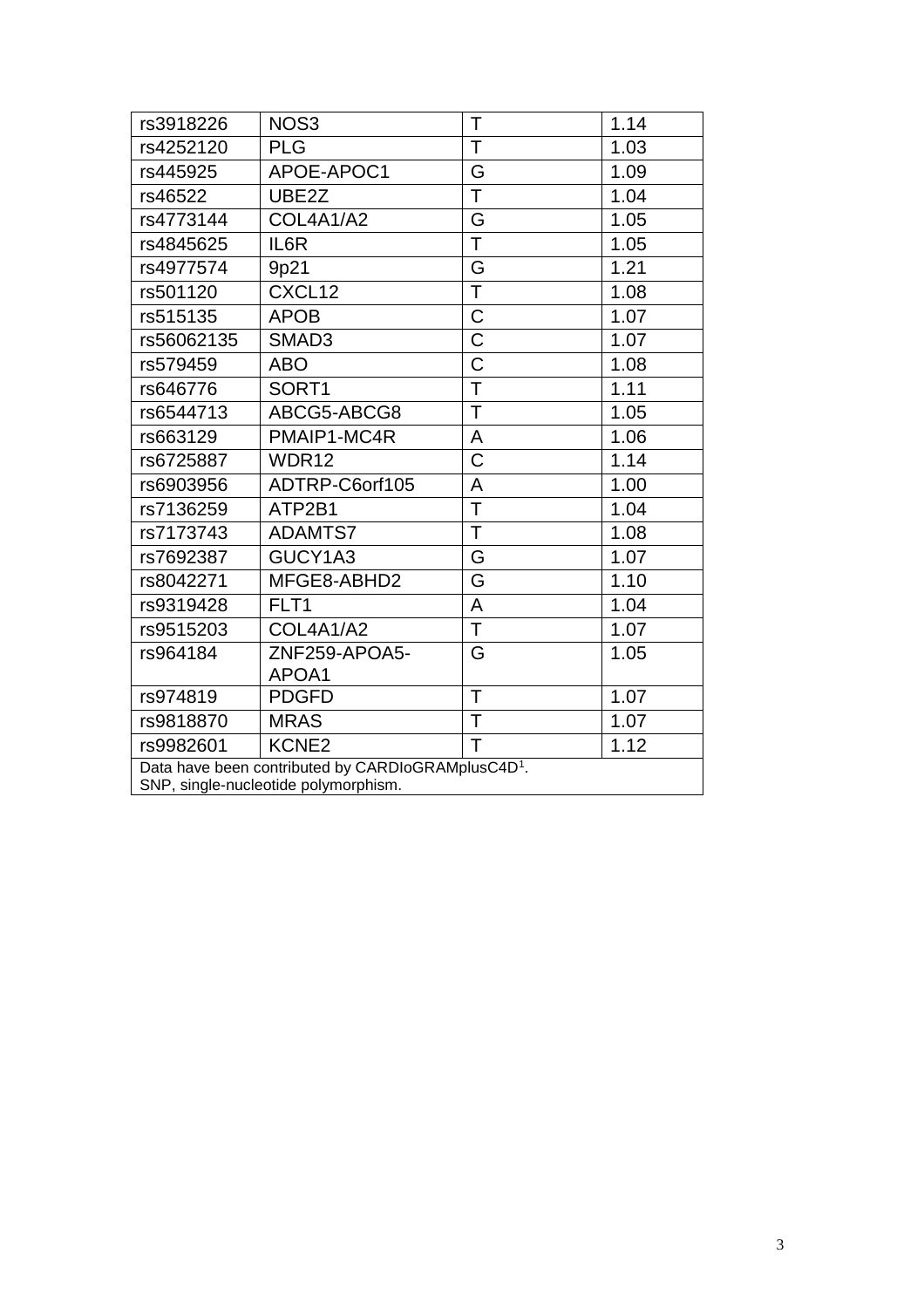| Supplementary Table 2. Genetic variants included in the                                               |                                             |                         |        |  |  |  |
|-------------------------------------------------------------------------------------------------------|---------------------------------------------|-------------------------|--------|--|--|--|
|                                                                                                       | genetic risk score for atrial fibrillation. |                         |        |  |  |  |
| <b>SNP</b>                                                                                            | Gene                                        | Reference<br>allele     | Weight |  |  |  |
| rs11047543                                                                                            | SOX <sub>5</sub>                            | G                       | 1.14   |  |  |  |
| rs11264280                                                                                            | KCNN3                                       | Τ                       | 1.12   |  |  |  |
| rs1152591                                                                                             | SYNE <sub>2</sub>                           | A                       | 1.09   |  |  |  |
| rs11598047                                                                                            | NEURL1                                      | G                       | 1.18   |  |  |  |
| rs11718898                                                                                            | CAND <sub>2</sub>                           | $\overline{\text{C}}$   | 1.08   |  |  |  |
| rs12664873                                                                                            | GJA1                                        | T                       | 1.08   |  |  |  |
| rs1997572                                                                                             | <b>CAV1/2</b>                               | G                       | 1.10   |  |  |  |
| rs2106261                                                                                             | ZFHX3                                       | T                       | 1.20   |  |  |  |
| rs2288327                                                                                             | <b>TTN/TTN-AS1</b>                          | G                       | 1.09   |  |  |  |
| rs2540949                                                                                             | CEP68                                       | A                       | 1.08   |  |  |  |
| rs2967791                                                                                             | KLHL3/WNT8A/FAM13B                          | $\overline{\mathsf{T}}$ | 1.07   |  |  |  |
| rs337711                                                                                              | KCNN <sub>2</sub>                           | T                       | 1.07   |  |  |  |
| rs35176054                                                                                            | SH3PXD2A                                    | A                       | 1.14   |  |  |  |
| rs3771537                                                                                             | ANXA4/GMCL1                                 | A                       | 1.09   |  |  |  |
| rs4946333                                                                                             | SLC35F1/PLN                                 | G                       | 1.08   |  |  |  |
| rs520525                                                                                              | PRRX1                                       | A                       | 1.12   |  |  |  |
| rs6800541                                                                                             | SCN10A                                      | T                       | 1.08   |  |  |  |
| rs6843082                                                                                             | PITX <sub>2</sub>                           | G                       | 1.45   |  |  |  |
| rs7026071                                                                                             | C9orf3                                      | $\overline{\mathsf{T}}$ | 1.09   |  |  |  |
| rs74022964                                                                                            | HCN4                                        | T                       | 1.12   |  |  |  |
| rs7508                                                                                                | ASAH1/PCM1                                  | A                       | 1.09   |  |  |  |
| rs75190942                                                                                            | KCNJ5                                       | A                       | 1.17   |  |  |  |
| rs7915134                                                                                             | SYNPO2L                                     | C                       | 1.12   |  |  |  |
| rs883079                                                                                              | TBX5                                        | $\overline{\top}$       | 1.11   |  |  |  |
| Data have been contributed by AFGen Consortium <sup>2</sup> .<br>SNP, single-nucleotide polymorphism. |                                             |                         |        |  |  |  |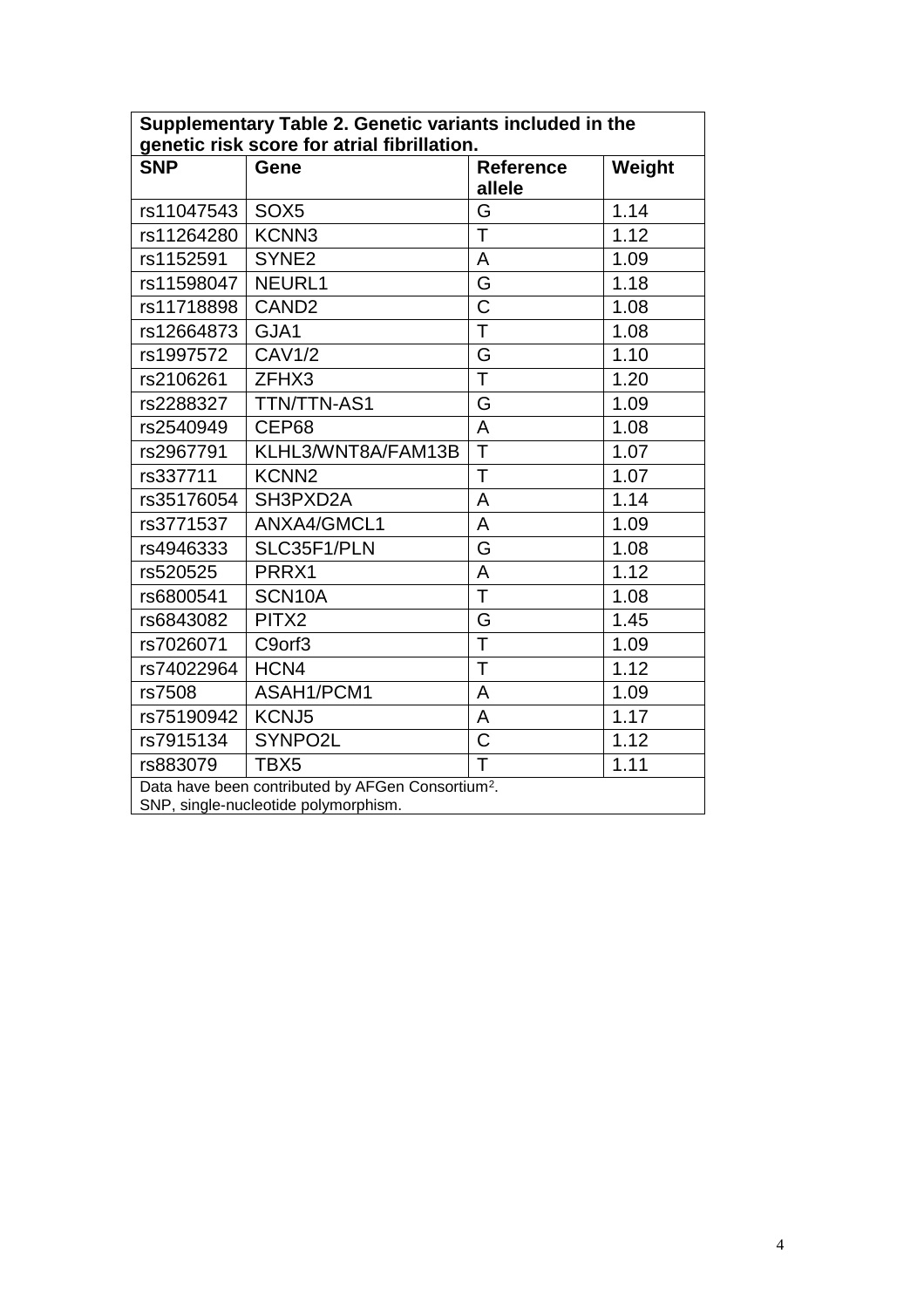**Supplementary Table 3. Hazard ratios with 95% confidence intervals for CHD according to tertiles of genetic risk and grip strength, physical activity and cardiorespiratory fitness.** 

|                                                                                                                    | <b>HR (95% CI)</b>       |                                  |                            |  |  |  |  |
|--------------------------------------------------------------------------------------------------------------------|--------------------------|----------------------------------|----------------------------|--|--|--|--|
| <b>GRS</b>                                                                                                         | <b>Strength</b>          |                                  |                            |  |  |  |  |
|                                                                                                                    | Low                      | <b>Intermediate</b>              | High                       |  |  |  |  |
| Low                                                                                                                | 1 (ref)                  | 0.74(0.66, 0.83)                 | 0.57(0.51, 0.65)           |  |  |  |  |
| Intermediate                                                                                                       | 1 (ref)                  | 0.81(0.73, 0.90)                 | $0.64$ ( $0.58$ , $0.72$ ) |  |  |  |  |
| <b>High</b>                                                                                                        | 1 (ref)                  | 0.80(0.73, 0.88)                 | 0.69(0.62, 0.75)           |  |  |  |  |
|                                                                                                                    | <b>Physical activity</b> |                                  |                            |  |  |  |  |
| Low                                                                                                                | (ref)                    | 0.91(0.82, 1.01)                 | $0.86$ ( $0.78$ , $0.96$ ) |  |  |  |  |
| <b>Intermediate</b>                                                                                                | (ref)                    | 0.83(0.76, 0.92)                 | 0.95(0.87, 1.04)           |  |  |  |  |
| <b>High</b>                                                                                                        | 1 (ref)                  | 0.85(0.78, 0.92)                 | 0.89(0.82, 0.96)           |  |  |  |  |
|                                                                                                                    |                          | <b>Cardiorespiratory fitness</b> |                            |  |  |  |  |
| Low                                                                                                                | 1 (ref)                  | 0.70(0.50, 0.98)                 | 0.43(0.28, 0.67)           |  |  |  |  |
| <b>Intermediate</b>                                                                                                | (ref)                    | 0.71(0.52, 0.96)                 | 0.45(0.30, 0.65)           |  |  |  |  |
| <b>High</b>                                                                                                        | 1 (ref)                  | 0.65(0.50, 0.86)                 | 0.51(0.38, 0.69)           |  |  |  |  |
| Abbreviations: CHD, coronary heart disease; HR, hazard ratio; CI, confidence interval; GRS,<br>genetic risk score. |                          |                                  |                            |  |  |  |  |

**Supplementary Table 4. Hazard ratios with 95% confidence intervals for AF according to tertiles of genetic risk and grip strength, physical activity and cardiorespiratory fitness.** 

|                     | <b>HR (95% CI)</b>       |                                  |                                                                                                 |  |  |  |
|---------------------|--------------------------|----------------------------------|-------------------------------------------------------------------------------------------------|--|--|--|
| <b>GRS</b>          | <b>Strength</b>          |                                  |                                                                                                 |  |  |  |
|                     | Low                      | <b>Intermediate</b>              | High                                                                                            |  |  |  |
| Low                 | 1 (ref)                  | 0.67(0.60, 0.74)                 | 0.51(0.45, 0.57)                                                                                |  |  |  |
| <b>Intermediate</b> | (ref)                    | 0.65(0.60, 0.72)                 | 0.54(0.49, 0.60)                                                                                |  |  |  |
| <b>High</b>         | 1 (ref)                  | 0.71(0.66, 0.77)                 | 0.61(0.56, 0.67)                                                                                |  |  |  |
|                     | <b>Physical activity</b> |                                  |                                                                                                 |  |  |  |
| Low                 | 1 (ref)                  | 0.98(0.89, 1.09)                 | 0.91(0.82, 1.00)                                                                                |  |  |  |
| Intermediate        | 1 (ref)                  | 0.89(0.82, 0.97)                 | $0.82$ (0.75, 0.89)                                                                             |  |  |  |
| High                | 1 (ref)                  | 0.90(0.83, 0.97)                 | 0.90(0.83, 0.97)                                                                                |  |  |  |
|                     |                          | <b>Cardiorespiratory fitness</b> |                                                                                                 |  |  |  |
| Low                 | (ref)                    | 0.68(0.49, 0.94)                 | 0.46(0.30, 0.71)                                                                                |  |  |  |
| <b>Intermediate</b> | 1 (ref)                  | 0.51(0.39, 0.68)                 | 0.38(0.26, 0.54)                                                                                |  |  |  |
| High                | 1 (ref)                  | 0.51(0.40, 0.65)                 | $0.40$ ( $0.30$ , $0.55$ )                                                                      |  |  |  |
| risk score.         |                          |                                  | Abbreviations: AF, atrial fibrillation; HR, hazard ratio; CI, confidence interval; GRS, genetic |  |  |  |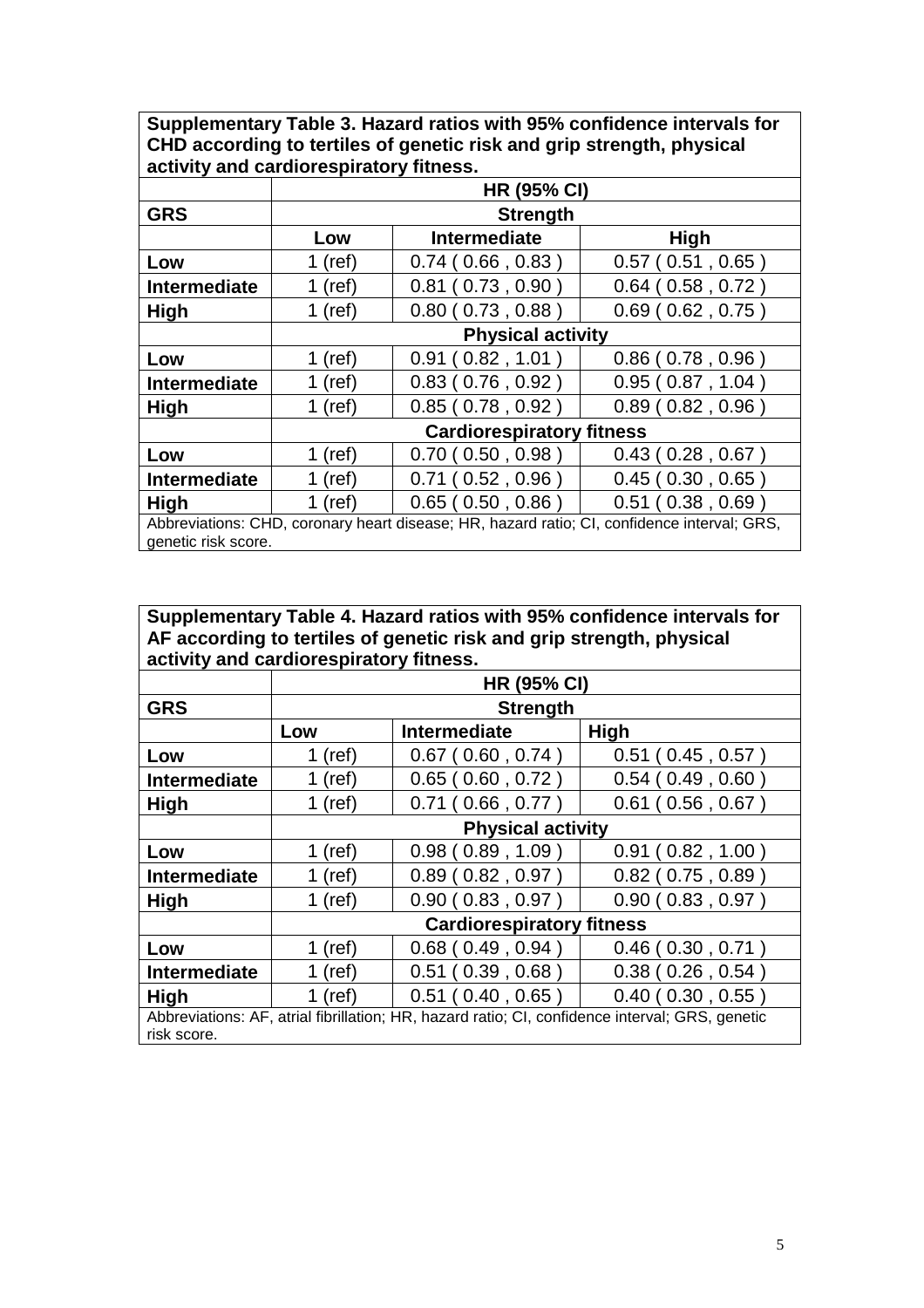# **Supplemental Figures**



**Supplementary Figure 1. Distributions of fitness and physical activity variables.**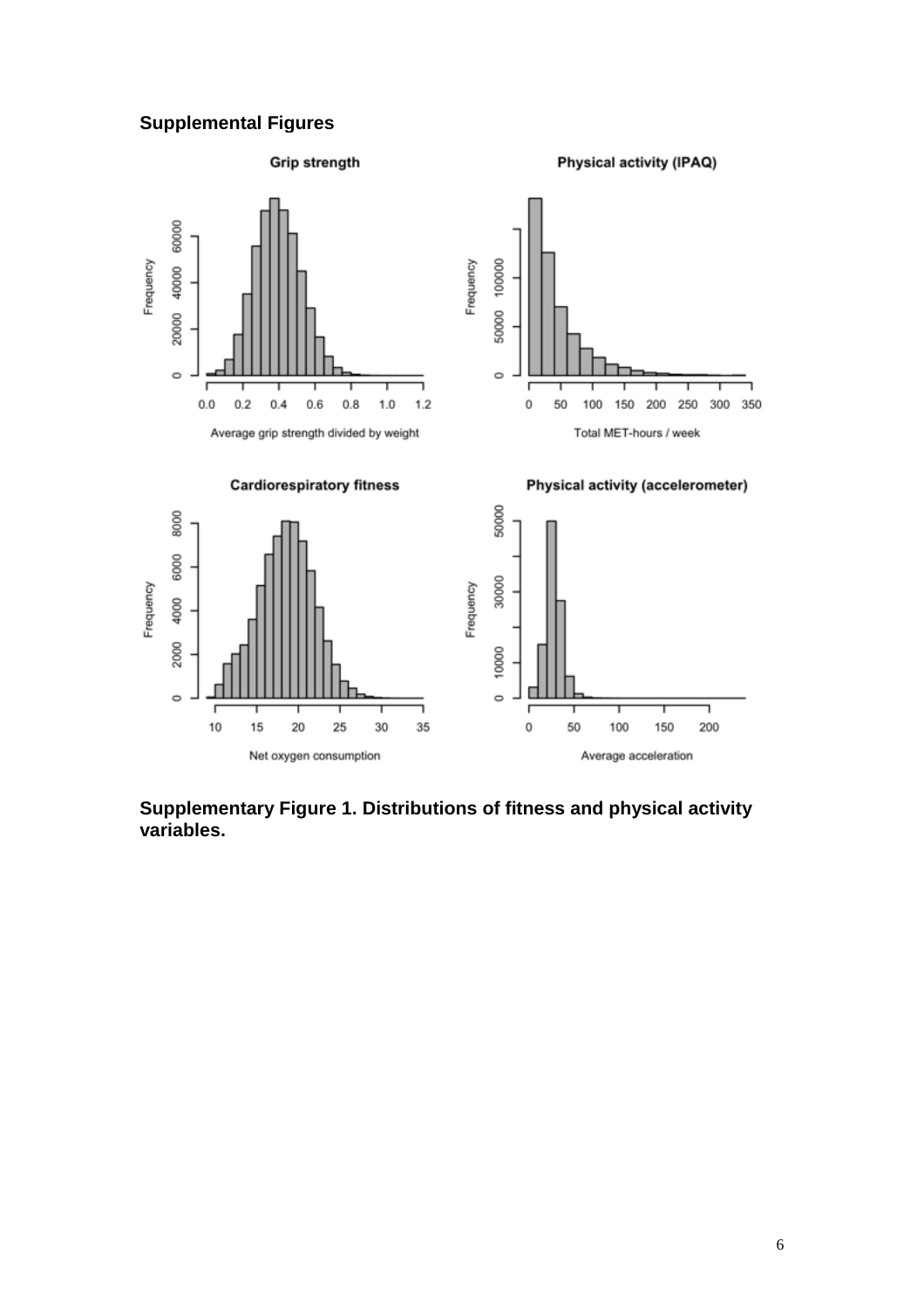

**Supplementary Figure 2. Relations of grip strength and cardiovascular disease (CVD) events. Lines are based on a regression spline of Cox proportional hazards. CHD, coronary heart disease; AF, atrial fibrillation.**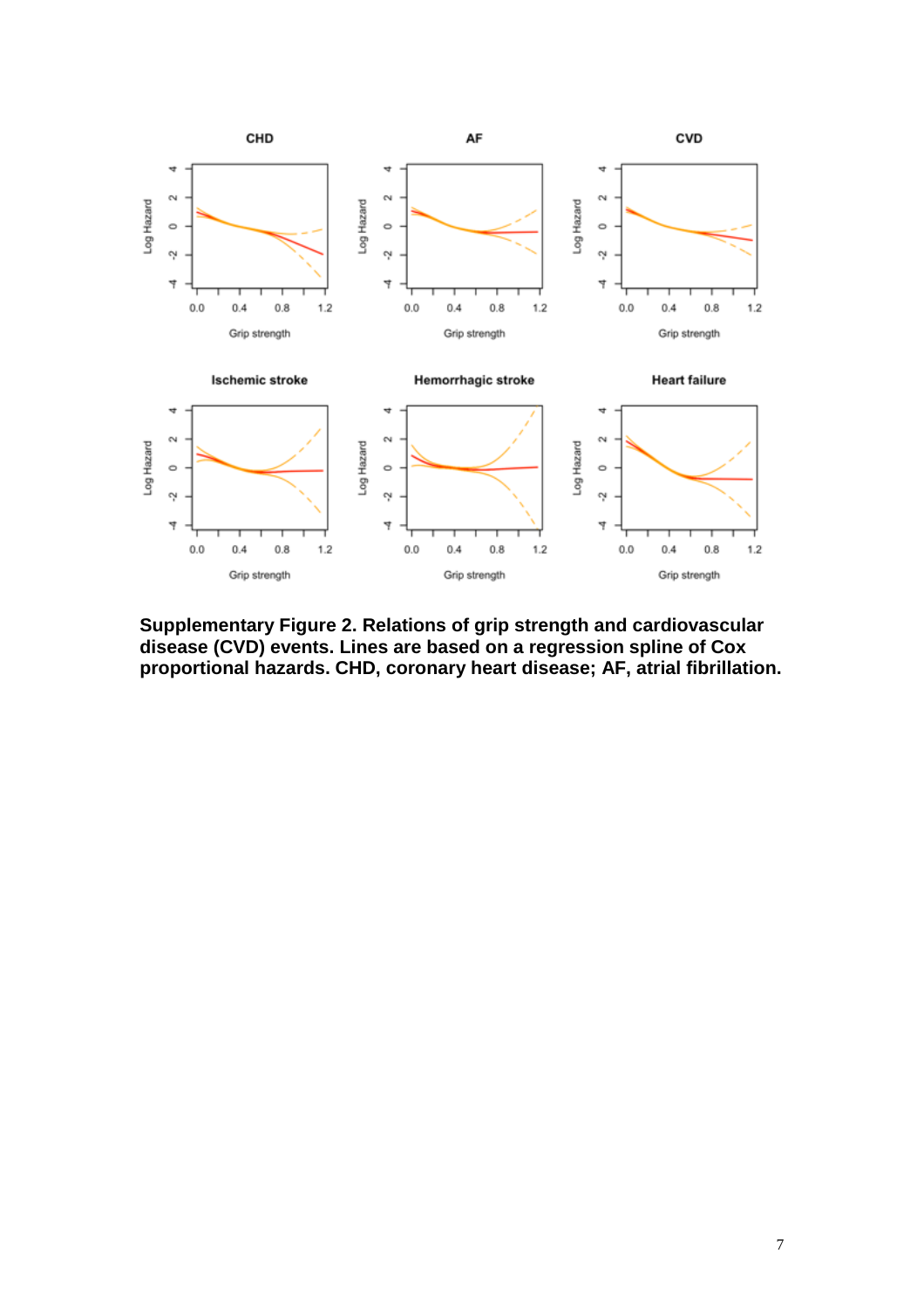

**Supplementary Figure 3. Relations of questionnaire-based physical activity (IPAQ-PA) and cardiovascular disease (CVD) events. Lines are based on a regression spline of Cox proportional hazards. CHD, coronary heart disease; AF, atrial fibrillation.**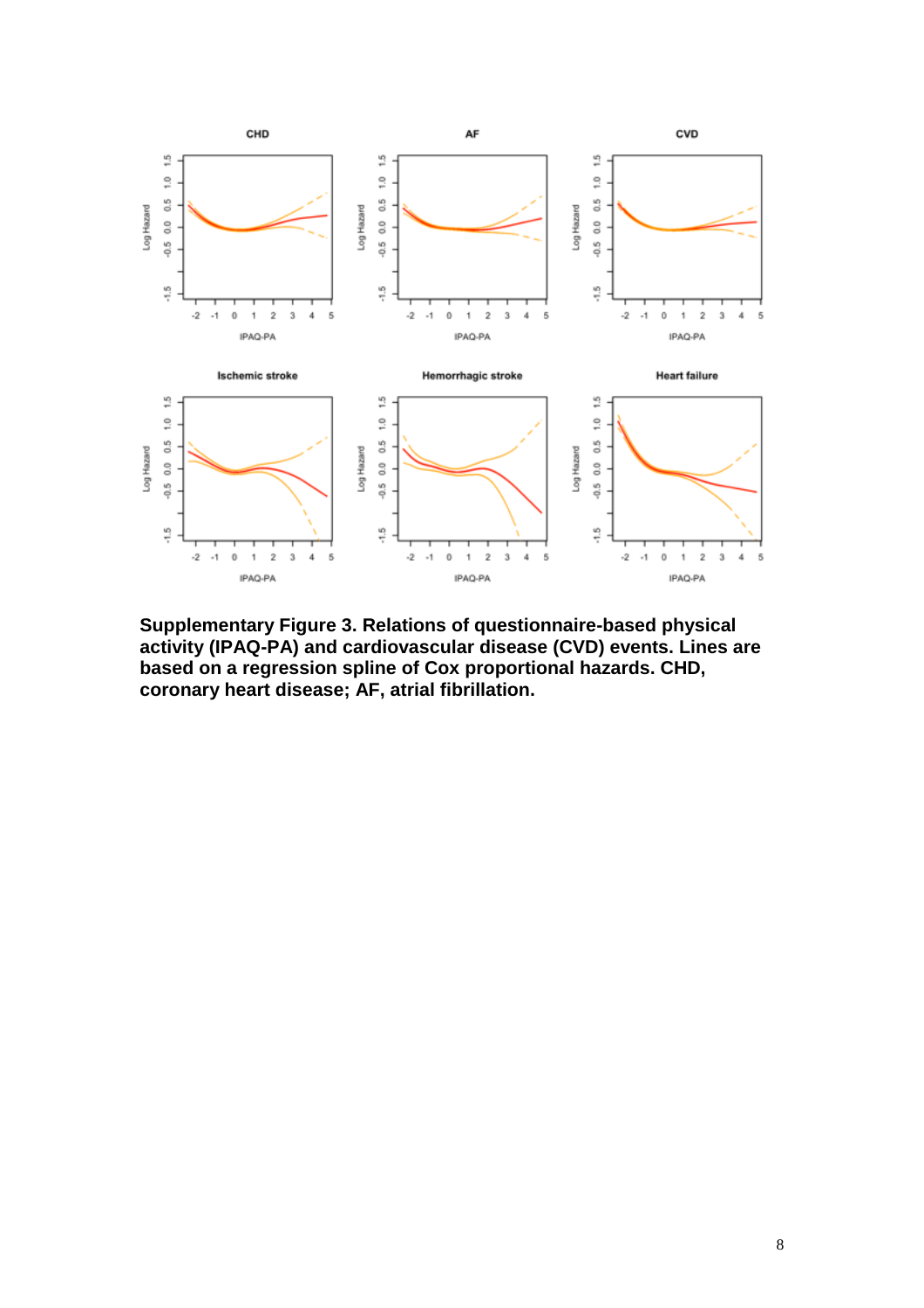

**Supplementary Figure 4. Relations of cardiorespiratory fitness (CRF) and cardiovascular disease (CVD) events. Lines are based on a regression spline of Cox proportional hazards. CHD, coronary heart disease; AF, atrial fibrillation.**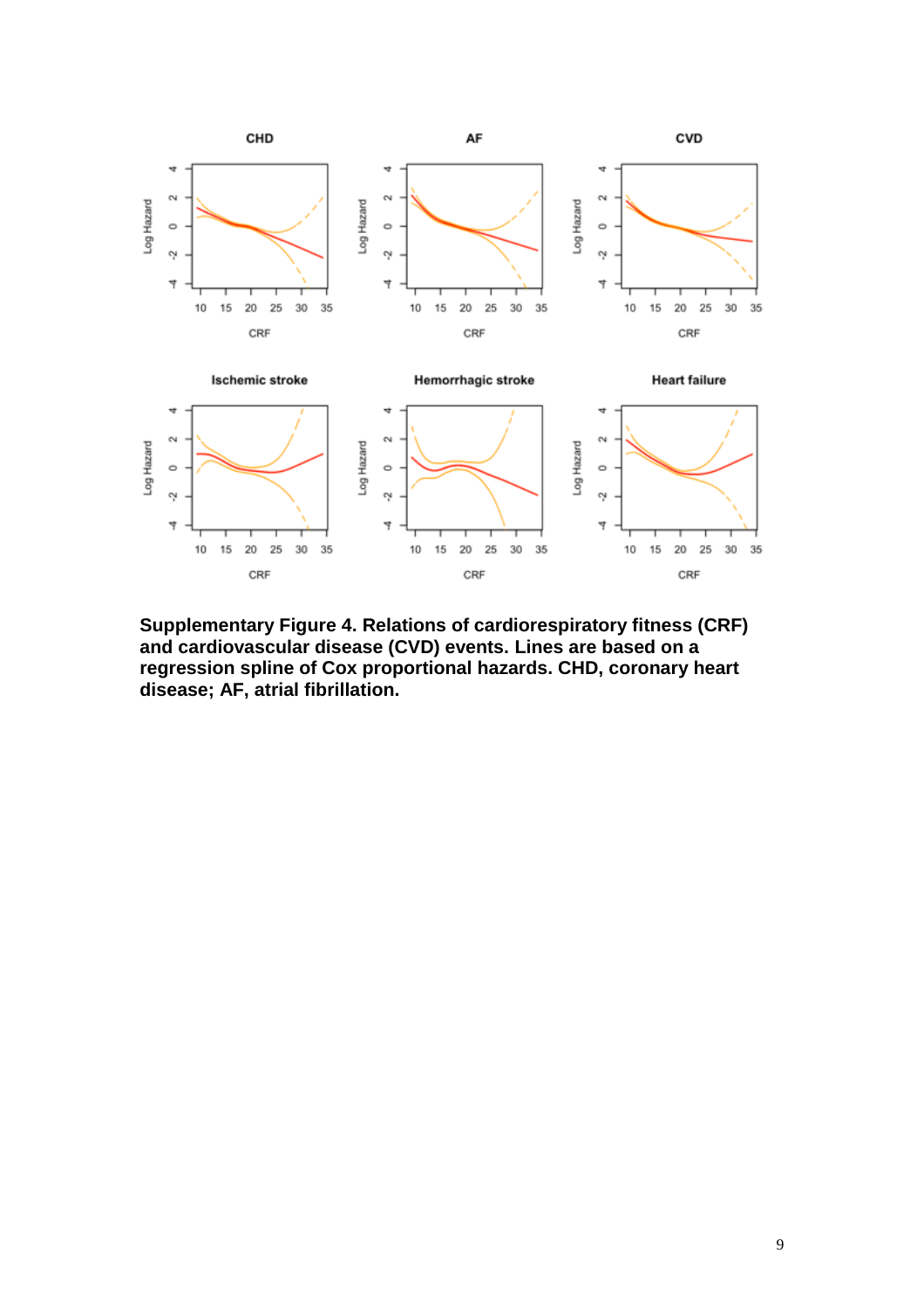

**Supplementary Figure 5. Relations of grip strength, questionnaire-based (IPAQ-PA) and objective (PA) physical activity, and cardiorespiratory fitness (CRF), and all-cause death. Lines are based on a regression spline of Cox proportional hazards.**